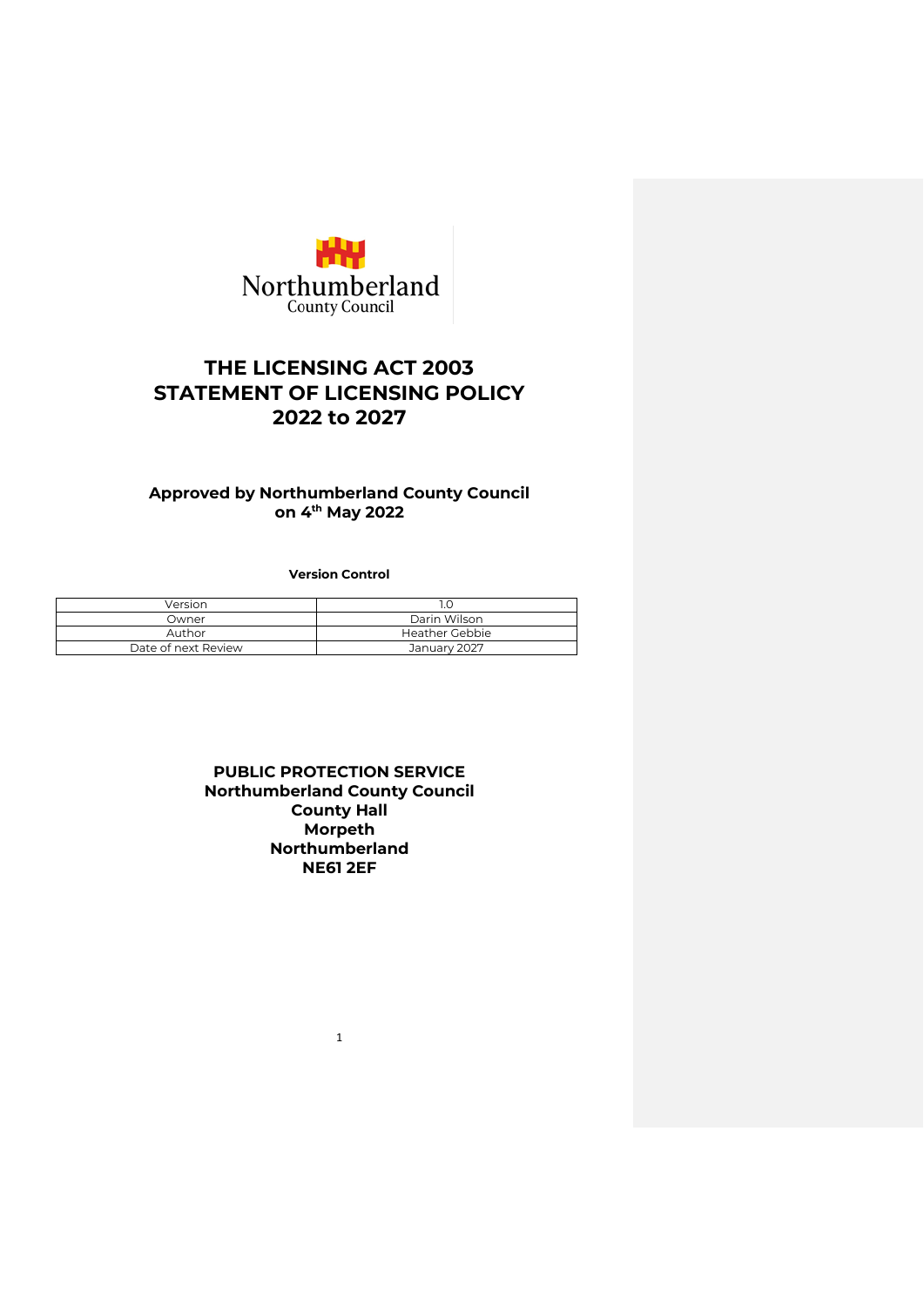# **Statement of Licensing Policy**

| <b>Contents</b>                               | Page |
|-----------------------------------------------|------|
| <b>PART1</b>                                  |      |
| PROFILE OF NORTHUMBERLAND                     | 4    |
| <b>VISION STATEMENT</b>                       | 4    |
| <b>INTRODUCTION</b>                           | 4    |
| Purpose and Scope of the Policy               | 4    |
| Aims                                          | 5    |
| Licensable Activities - Scope                 | 6    |
| Consultation                                  | 7    |
| Duration and Review of Policy                 | 7    |
| <b>LEGAL BACKGROUND</b>                       | 7    |
| The Licensing Act 2003                        | 8    |
| Other Relevant Legislation                    | 8    |
| FUNDAMENTAL PRINCIPLES & LICENSING OBJECTIVES | 8    |
| Complaints against licensed premises          | 8    |
| Enforcement                                   | 9    |
| Corporate Enforcement Policy                  | 9    |
| Fees                                          | 9    |
| <b>LINKS WITH OTHER COUNCIL STRATEGIES</b>    | 9    |
| Antisocial Behaviour Strategy                 | 10   |
| Pubwatch                                      | 10   |
| Health Act 2006                               | 10   |
| Tourism and Employment                        | 10   |
| Transport                                     | 10   |
| <b>Trading Hours</b>                          | 11   |
| Location of Premises                          | 11   |
| Promotion of Live Music, Dancing and Theatre  | 12   |
| <b>Other Controls</b>                         | 13   |
| Licensing and Planning Permission             | 14   |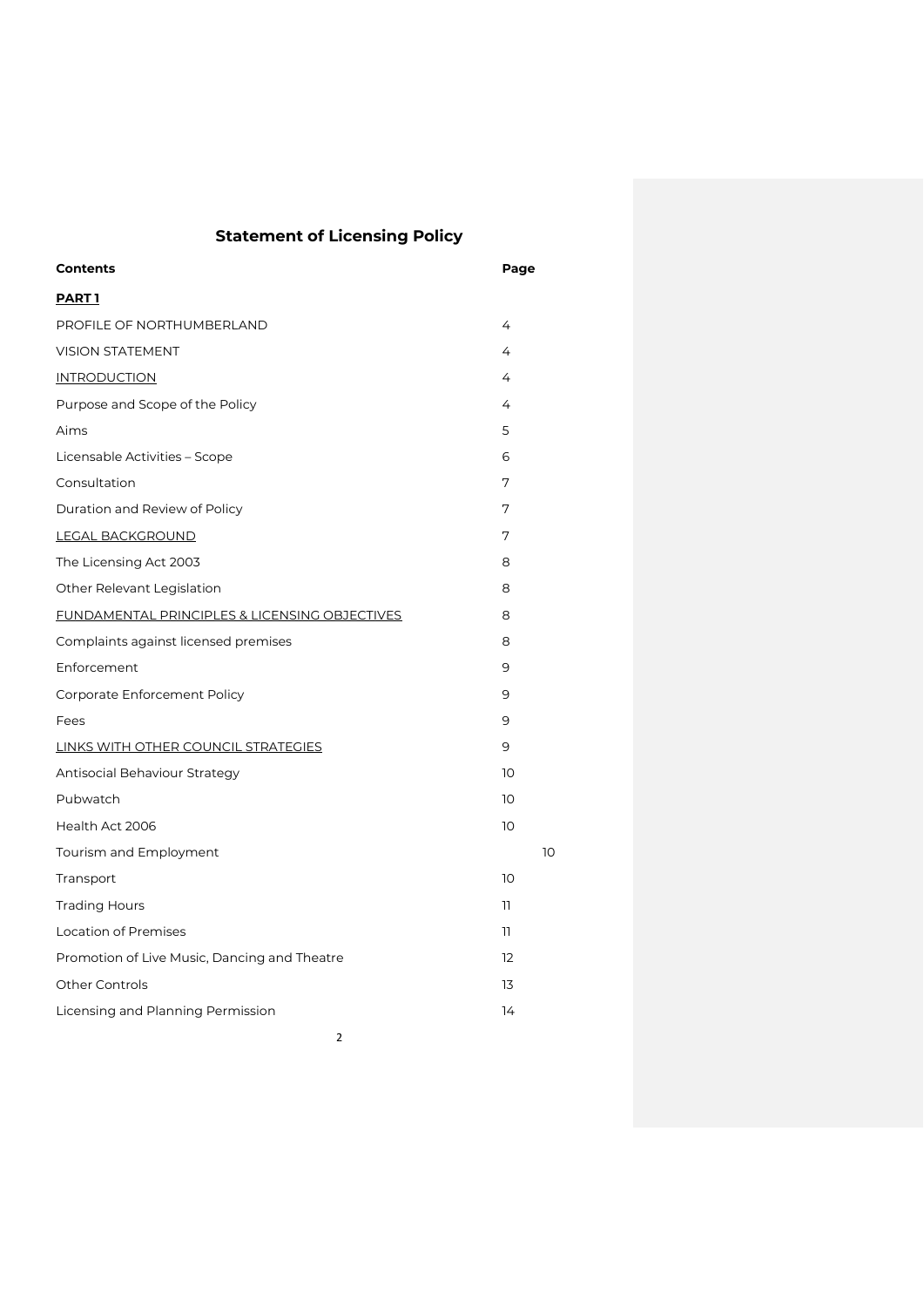# **PART 2**

| <b>Personal Licences</b>                | 16 |
|-----------------------------------------|----|
| <b>Premises Licences</b>                | 17 |
| Club premises certificates              | 19 |
| <b>Temporary Event Notices</b>          | 21 |
| <b>Decision Making Processes</b>        | 23 |
| Delegation of Functions                 | 23 |
| Licensing Committee                     | 23 |
| Hearings                                | 23 |
| Appeals                                 | 24 |
| The Prevention of Crime and Disorder    | 25 |
| Public Safety                           | 26 |
| The Prevention of Public Nuisance       | 27 |
| Protection of Children from Harm        | 28 |
| Cumulative Impact                       | 30 |
| Early Morning Restriction Orders (EMRO) | 33 |
| Late Night Levy                         | 36 |
| Scheme of Delegations                   | 37 |
| List of Consultees                      | 38 |
| Declaration                             | 38 |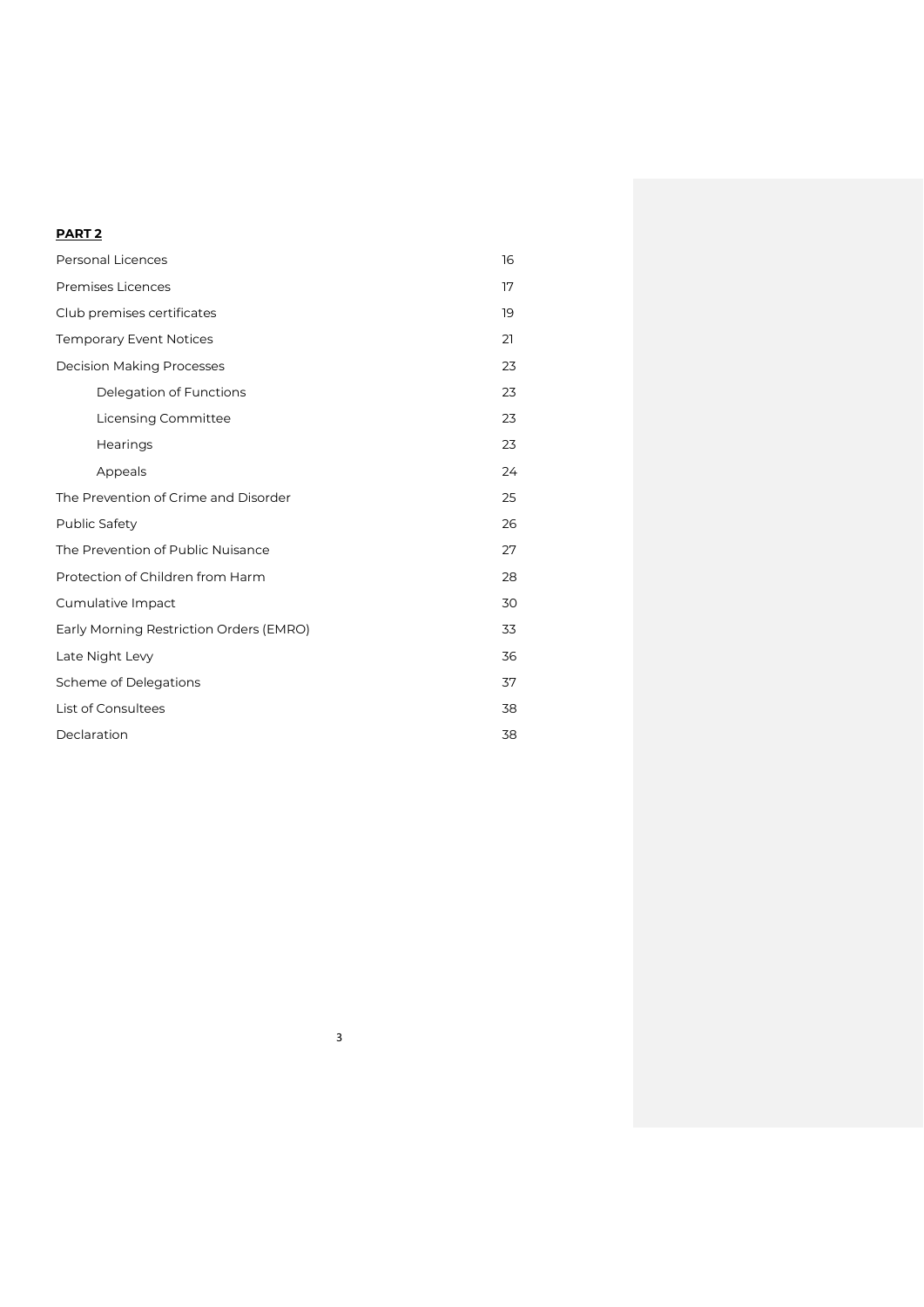# **1. PROFILE OF NORTHUMBERLAND**

1.1 Northumberland is England's most northerly county with a population of around 324,000 people living in rural and urban areas. It is the sixth largest county in England by size with a land area of 501,301 hectares (1,940 sq. miles) but is one of the smallest by population. The county is uniquely shaped by its border history, stretching from Tyneside in the south to the Scottish Borders in the north, west to the Cheviots and the Pennines, and bordered on the east by the North Sea. It is an area of exceptional environmental assets, and this quality is recognised by the designation of the Northumberland National Park and the North Pennines and Northumberland Coast Areas of Outstanding Natural Beauty.

1.2 46% of the population live in an urban concentration in the South East corner which covers only 3% of the area of Northumberland. The principal towns of Ashington, Blyth and Cramlington are distinctly built up in character with modern housing development and many industrial estates.

1.3 In comparison, the rural areas of the county are very sparsely populated (0.36 people per hectare). Much of the population live in the market towns of Alnwick, Berwick upon Tweed, Morpeth and Hexham together with a number of small towns and villages. These towns have become centres of activity for the rural areas of the county supplying services, job opportunities and community facilities.

# **2. VISION STATEMENT**

2.1 Northumberland County Council (NCC – The Licensing Authority) want Northumberland to offer a wide choice of high quality, well managed entertainment, cultural and community venues operating within a safe, orderly and attractive environment; valued by those who live here, work here and those who come to visit. NCC want businesses to operate responsibly and safely to ensure our residents live in decent neighbourhoods and have a good quality of life.

# **3. INTRODUCTION**

# **3.1 Purpose and Scope of the Licensing Policy**

3.1.1 In accordance with Section 5 of The Licensing Act 2003, all Licensing Authorities are required to publish a "Statement of Licensing Policy" every five years. The Policy should set out how the Authority intends to exercise its functions and the general approach to making licensing decisions. Each application will be considered on its own individual merits. The discretion of the licensing authority in relation to applications is only used if relevant representations are made.

#### **Types of licence covered by this policy:**

- Personal Licences
- Premises Licences
- Club premises certificates
- **Temporary Event Notices**

3.1.2 This statement has been prepared in accordance with the provisions of the Act and the current guidance issued by the Home Office. The Policy covers regulated licensable

4

**Commented [HG1]:** New Vision Statement or the same? **Commented [TH2R1]:** I would leave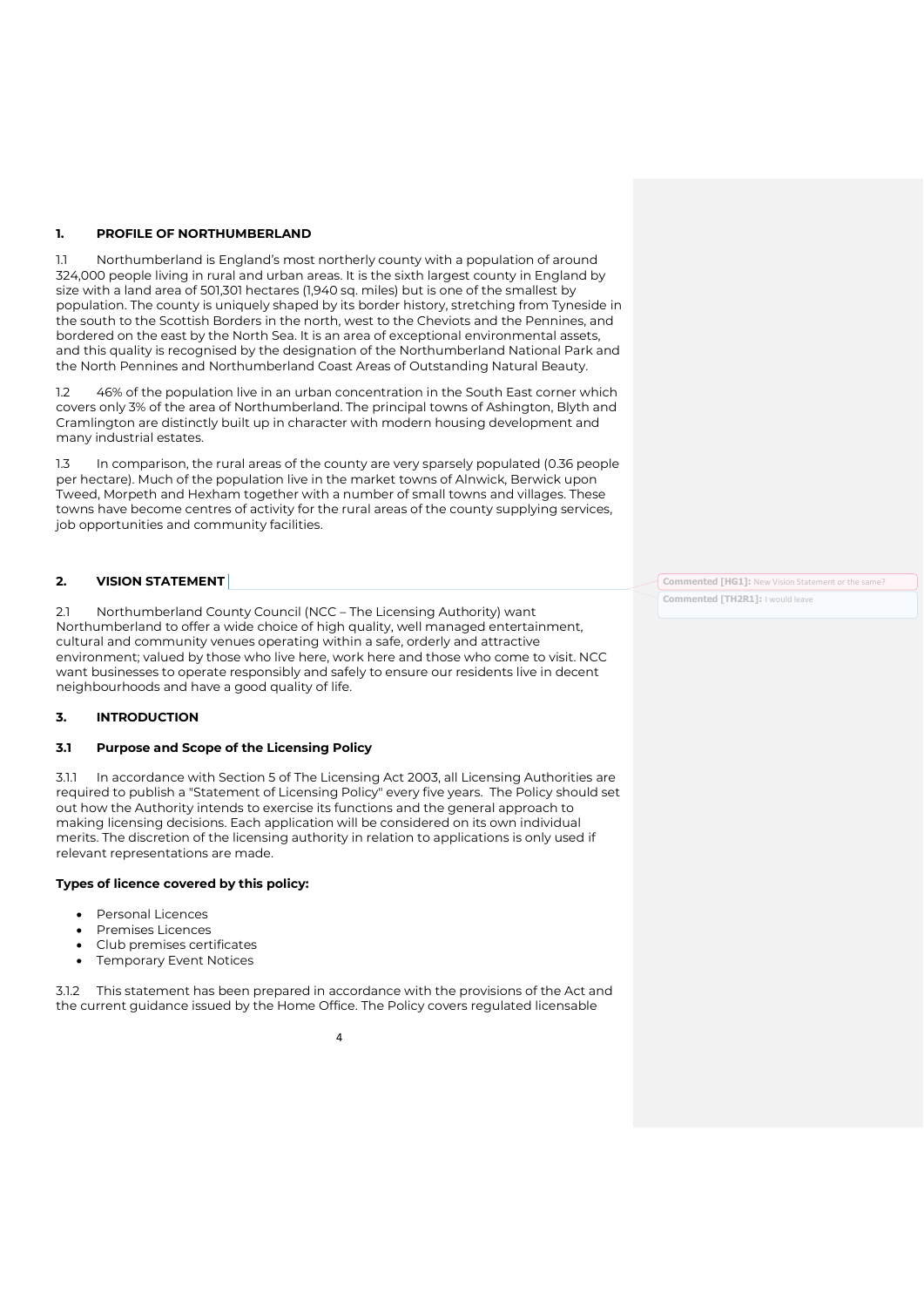activities on licensed premises, by qualifying clubs and at temporary events. This Policy will not prevent a person applying for a variety of permissions under the Act.

3.1.3 NCC recognises that balancing the interests of licensees, employees, customers and people living near to or engaged in businesses near to licensed premises and clubs will not always be a simple matter. In exercising its responsibilities, the Licensing Authority will always be guided by the four licensing objectives:

- the prevention of crime and disorder
- public safety
- the prevention of public nuisance
- the protection of children from harm

3.1.4 NCC considers each objective to have equal importance. The Authority will use its powers to promote good practice in relation to the operation of licensed premises, and to deter poor practice, in the interests of the licensees, employees, customers, neighbours, residents and businesses.

3.1.5 Each licence application will be considered on its own merits in the context of the four licensing objectives, and unless relevant representations are received from responsible authorities or interested parties, there is no provision for the licensing authority to impose conditions on a licence other than those proposed within an application.

3.1.6 The Licensing Act 2003 also supports several complementary aims which are integral to the Policy:

- 1. Protecting the public and local residents from crime, anti-social behaviour and noise nuisance caused by irresponsible licensed premises;
- 2. Giving the police and licensing authorities the powers they need to effectively manage and police the night-time economy and act against those premises that are causing problems;
- 3. Recognising the important role which pubs and other licensed premises play in our local communities by minimizing the regulatory burden on business, encouraging innovation, and supporting responsible premises;
- 4. Providing a regulatory framework for alcohol which reflects the needs of local communities and empowers local authorities to make and enforce decisions about the most appropriate licensing strategies for their local area; and
- 5. Encouraging greater community involvement in licensing decisions and giving local residents the opportunity to have their say regarding licensing decisions that may impact upon them.

# **3.2 Aims**

- 3.2.1 This Statement of Licensing Policy will complement the Council's overall vision for the County.
- 

**3.2.2 NCC Vision and Values** *Commented [HG3]: Are these new Visions, Values & Priorities* **<b>Commented [HG3]: Are these new Visions, Values & Priorities** and Corporate Plan to be kept in or amended/cut down **Commented [TH4R3]:** Ive cut it down

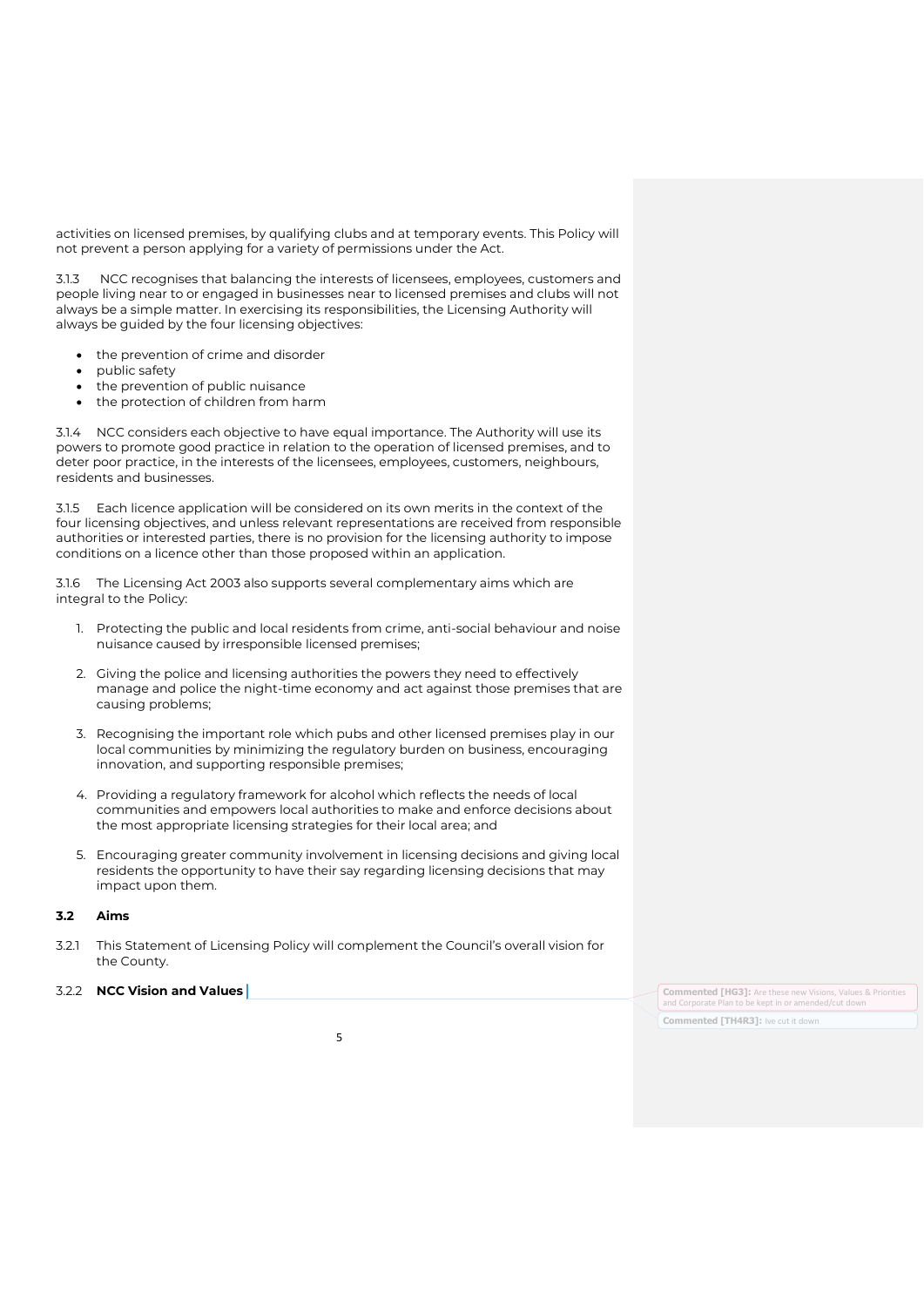In April 2020, the Council updated its Corporate Plan, which outlines its key achievements since May 2017, as well as reaffirming policy priorities to 2021.

(**Note**: The Corporate Plan 2020-21 was prepared pre-COVID-19 - ambitious plans for recovery from the pandemic were approved by the Council's Cabinet in June 2020 this sets out how the Council and the county as a whole can recover from COVID-19 further information is available here.)

The council's Corporate Plan 2020 - 2021 (updated) can be found at: -

[https://www.northumberland.gov.uk/NorthumberlandCountyCouncil/media/About](https://www.northumberland.gov.uk/NorthumberlandCountyCouncil/media/About-the-Council/Corporate-Plan-2020-FINAL.pdf)the-Council/Corporate-Plan-2020-FINAL.pdf

The plan:

- o informs the budget setting process for the whole council
- o provides a policy framework for each council service to shape and produce a service statement
- o outlines our approach to transforming the way services are delivered
- o shapes our ongoing organisational development

The plan describes the Vision of the council. This is:

"To make Northumberland a county which you regard as a great place to live, and in which you can access the things you enjoy, whilst having the opportunity to learn and thrive"

The plan sets out the council's Priorities. These are:

- o Living we want you to feel safe, healthy and cared for
- o Enjoying we want you to love where you live
- o Connecting we want you to have access to the things you need
- o Learning we want you to achieve and realise your potential
- o Thriving we want to attract more and better jobs

The council is currently reviewing our Values to ensure that they reflect our ambitions for the next four years. These will form the basis of our new organisational strategy and will support the following themes:

- o Ensuring our services are customer focused
- o Supporting communities and staff to embrace change and innovation
- o Involving communities and staff in decisions which affect them
- o Supporting communities to feel safe
- o Creating a health and positive working environment

#### **3.3 Licensable Activities – Scope**

3.3.1 Activities that require a licence under the Licensing Act 2003 and covered by this policy are:

- Retail sale and supply of alcohol
- Provision of regulated entertainment
- Supply of hot food or drink from premises from 23:00 to 5:00 hours
- Supply of alcohol or provision of regulated entertainment to club members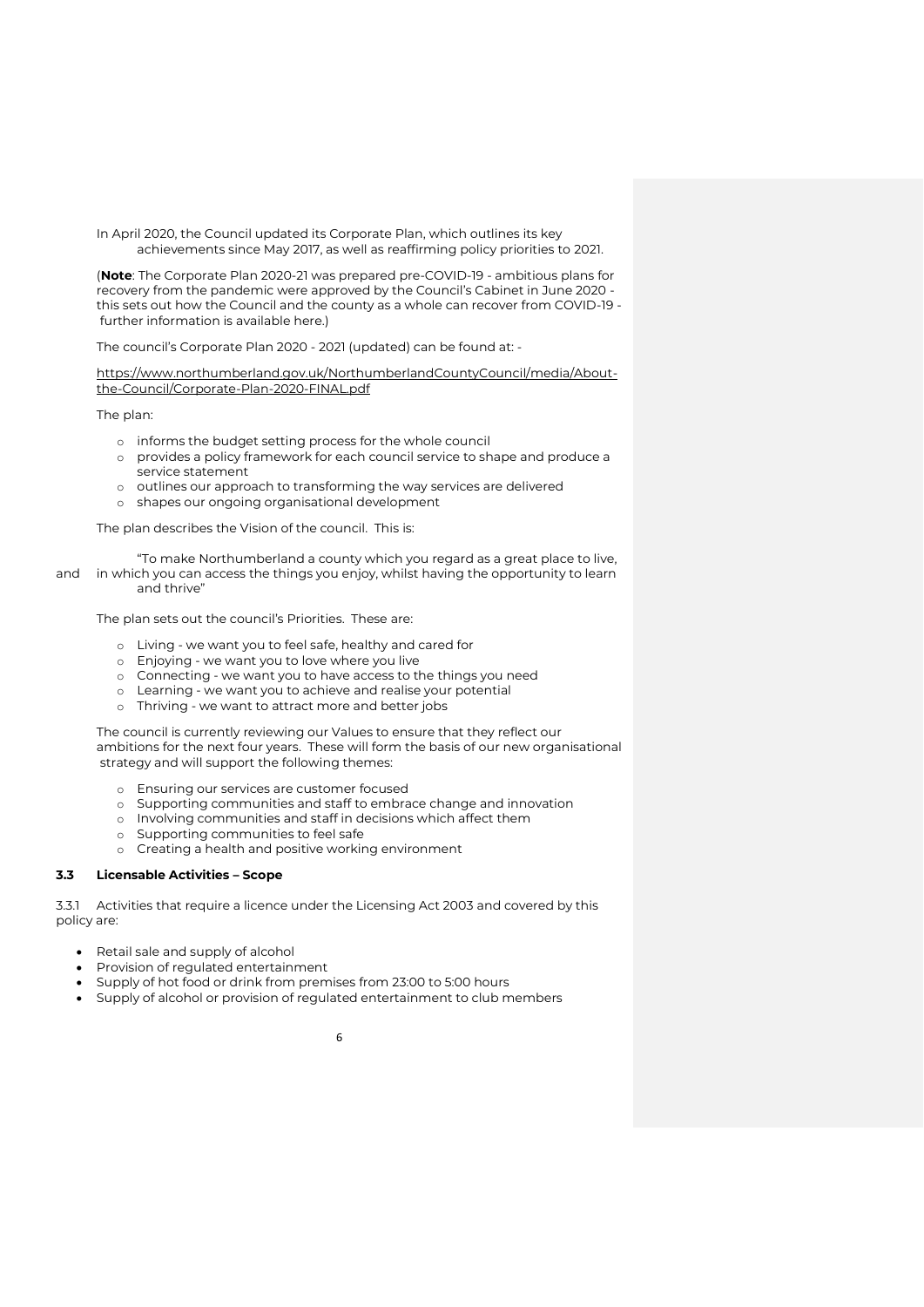3.3.2 The scope of the policy covers new applications, renewals, transfers and variations of licences and certificates and includes the review of licences and certificates which could ultimately lead to their revocation. It does not include the licensing of Sexual Entertainment Venues.

# **3.4 Consultation**

3.4.1 In reviewing its Statement of Licensing Policy, the Authority will consider the views of statutory Responsible Authorities (and any successor Authorities), which are:

- The Chief Officer of Police
- The Fire and Rescue Authority
- NCC Trading Standards
- NCC Environmental Health (Health & Safety)
- NCC Environmental Health (Public Nuisance)
- NCC Child Safeguarding Services
- NCC Public Health Services
- NCC Planning

and of Interested Parties such as:

- Persons representative of existing premises licence holders
- Persons representative of existing Club Premises Certificate holders, and
- Such other persons the Council considers representative of business and residents in its area

3.4.2 A full list of those consulted in preparing this Policy is set out at Appendix I. The views of all these persons and bodies will be given appropriate weight in determining this Policy.

3.4.3 A 4-week consultation took place until the 19th November 2021. The Licensing Authority followed the best practice as set out by the Department for Business, Innovation and Skills (BIS).

3.4.4 Publication of the policy is advertised on the Council's website.

3.4.5 The Policy was considered by the licensing committee on the 9th March 2022, approved by County Council on the 4<sup>th</sup> May 2022 and was published via our website on the 5<sup>th</sup> May 2022.

# **3.5 Duration and Review of Policy**

3.5.1 This Policy takes effect from the  $4<sup>th</sup>$  May 2022 and will remain in force for a period of not more than five years. During this time the Policy will be subject to regular review and updating or modification as appropriate, for example to take account of any changes in licensing legislation.

# **1. LEGAL BACKGROUND**

#### **4.1 The Licensing Act 2003**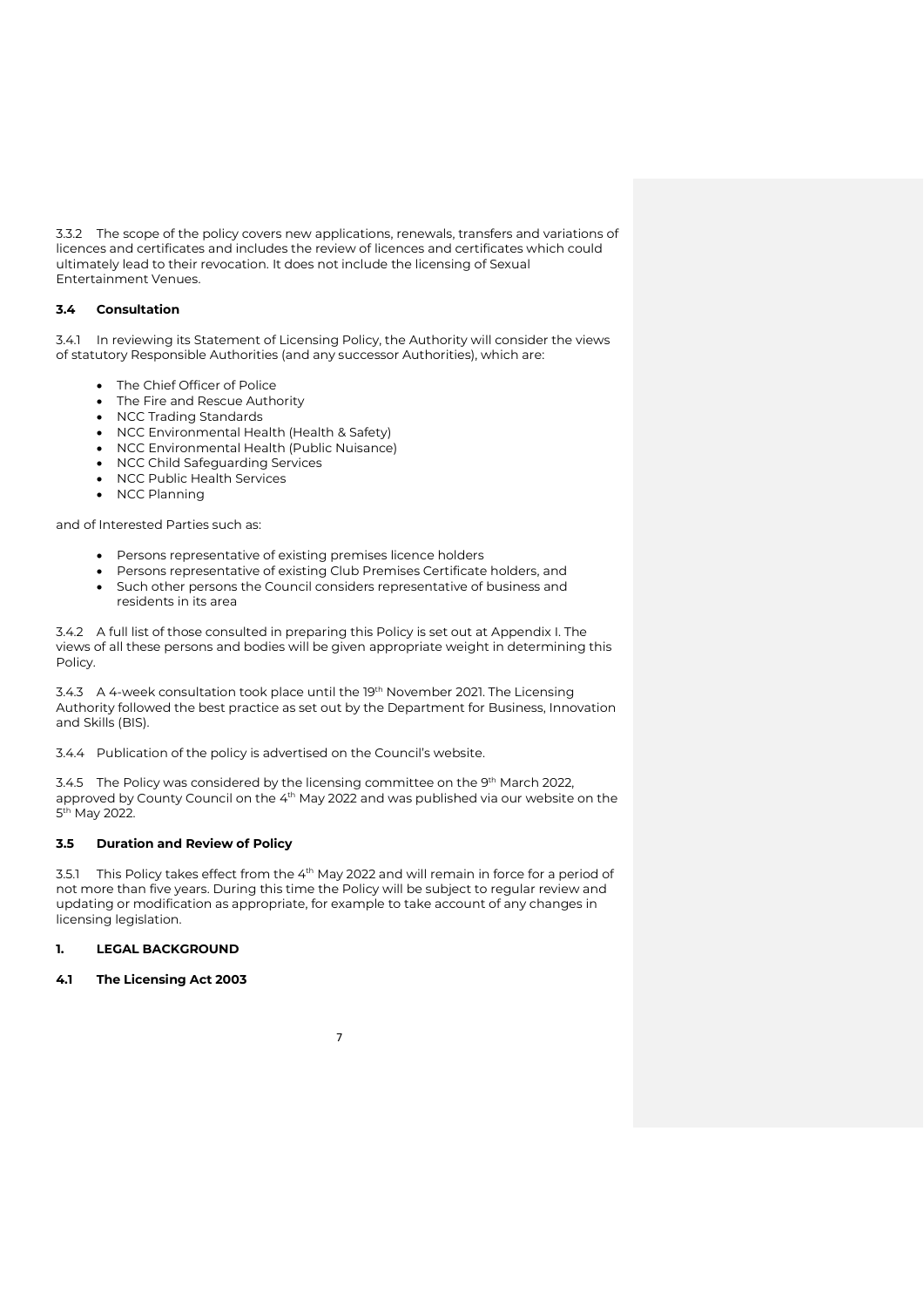4.1.1 The Licensing Act 2003 established a new licensing regime with local authorities at the centre. Local councils already had considerable licensing responsibilities, but the Act saw the transfer of liquor licensing from Magistrates Courts (Licensing Justices) to local authorities. This means that Northumberland County Council is now responsible for granting or rejecting applications.

# **4.2 Other Relevant Legislation**

4.2.1 Due regard has also been made to other relevant legislation such as the European Convention on Human Rights and the Human Rights Act 1998. Article 8 recognises the right of the individual to a home and private life. Equally Article 1 of the First Protocol recognises the right of an individual (licensee) to peaceful enjoyment of possession – licence holder. In its decision making, the Authority's Licensing Committee will have to ensure that it does not breach Article 6 which provides for a fair hearing held in public.

# **5. FUNDAMENTAL PRINCIPLES & LICENSING OBJECTIVES**

5.1 Unless a relevant representation from a responsible authority or an interested party is received; or if it is required to impose mandatory conditions, (as prescribed by the Licensing Act 2003) the Licensing Authority must grant licences and certificates for the activities and timings as applied.

5.2 The Licensing Authority will only address representations relevant to the four licensing objectives; subsequently any conditions attached to various permissions will focus on matters within the direct control of individual licensees or others granted relevant permissions. All terms and conditions will be appropriate to achieve only the licensing objectives and will focus on the activities taking place or proposed to take place on the premises and places being used for licensable activities, and the vicinity of those premises and places.

5.3 The Four Licensing Objectives are:

- the prevention of crime and disorder
- public safety
- the prevention of public nuisance
- the protection of children from harm

5.4 On receipt of a relevant representation, a Licensing Sub-Committee will make the decision on the application taking into consideration the direct impact the activities at the venue have on the community who live, work, or engage in normal activity in the area.

5.5 The Licensing Authority recognises the right of any person to make representations on an application or seek a review of a licence or certificate where provision has been made for them to do so in the Act.

5.6 The Licensing Authority will seek to avoid duplication with other statutory requirements and regulatory systems wherever possible; and will not impose conditions that make it impossible to comply with other statutory requirements.

# **5.7 Complaints against licensed premises**

5.7.1 The Licensing Authority may investigate complaints against licensed premises. In some circumstances, complainants may be encouraged to raise the complaint directly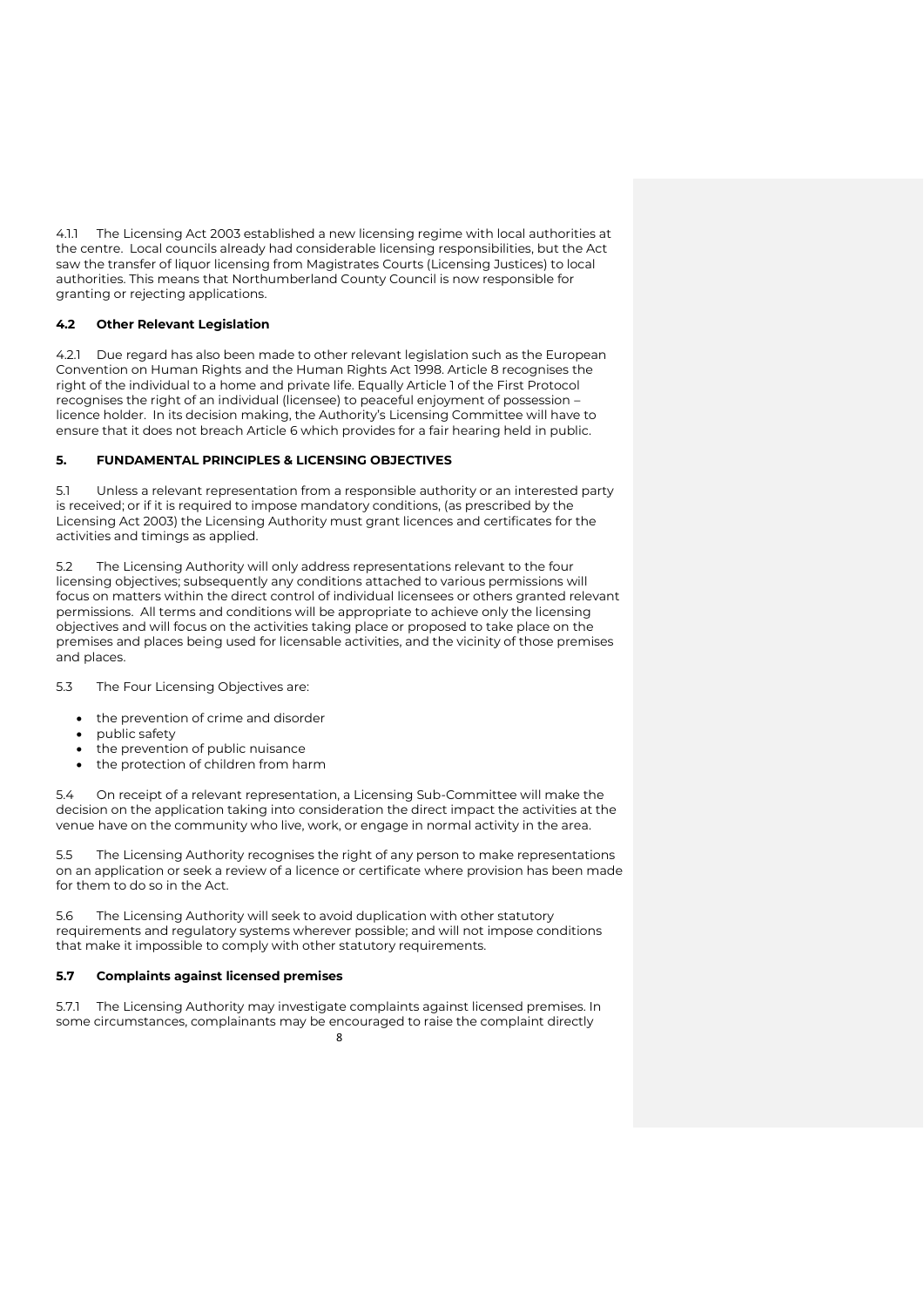with the licensee or business concerned. It may, in some cases, involve the complaint being referred to a more appropriate agency such as the police.

5.7.2 This process will not override the statutory right of an interested party to ask the licensing committee to consider a relevant representation to an application for a new premises licence or a club premises certificate or variation to either or to seek the review an existing licence or certificate.

# **5.8 Enforcement**

5.8.1 The Licensing Authority will perform its enforcement role with due diligence and regard to its available resources. It has already signed up to the provisions of the Enforcement Concordat and has a corporate enforcement policy (see paragraph 5.9). Northumberland County Council recognises that it cannot act alone and needs to work closely with the police, fire & rescue and other services in performing this role.

5.8.2 The purpose of this protocol is to facilitate co-operation and co-ordination between enforcement agencies and Responsible Authorities in pursuance of the Act. It will underpin the mutual operational support required to tackle licensing issues and avoid the duplication of effort.

5.8.3 In carrying out its role, the Licensing Authority will adopt a risk assessment approach and target high risk premises. This will ensure that the Council's limited resources are more effectively concentrated on problem premises. We will have regard to guidance issued by the Home Office, Department of Culture Media and Sport, Better Regulation Delivery office and the Local Better Regulation Office.

# **5.9 Corporate Enforcement Policy**

5.9.1 This commits the Council to effective and appropriate enforcement policies and procedures and is supplemented by additional statements of enforcement for specific service areas.

5.9.2 The purpose of adopting a Corporate Enforcement Policy is to create an overarching document for all types of enforcement activity undertaken by the Authority. The policy provides a corporate regulatory framework, which identifies the key principles and factors for enforcement action.

# **5.10 Fees**

5.10.1 Fees are prescribed by legislation and are available on the NCC website as part of the application pack. Fees for premises licences and Club Certificates are payable annually.

5.10.2 NCC will take all available steps to recover any outstanding fees. These steps may include suspension of licences.

# **6. LINKS WITH OTHER COUNCIL STRATEGIES**

6.1. The Licensing Authority is aware of the need to link in with other relevant strategies operating in the County to bolster the prevention of disorder, enhance and avoid duplication in enforcement activities.

9

6.1.1 Specific measures include:

**Commented [HG5]:** To update info re: CEP **Commented [TH6R5]:** This is still under review so I would just leave for now.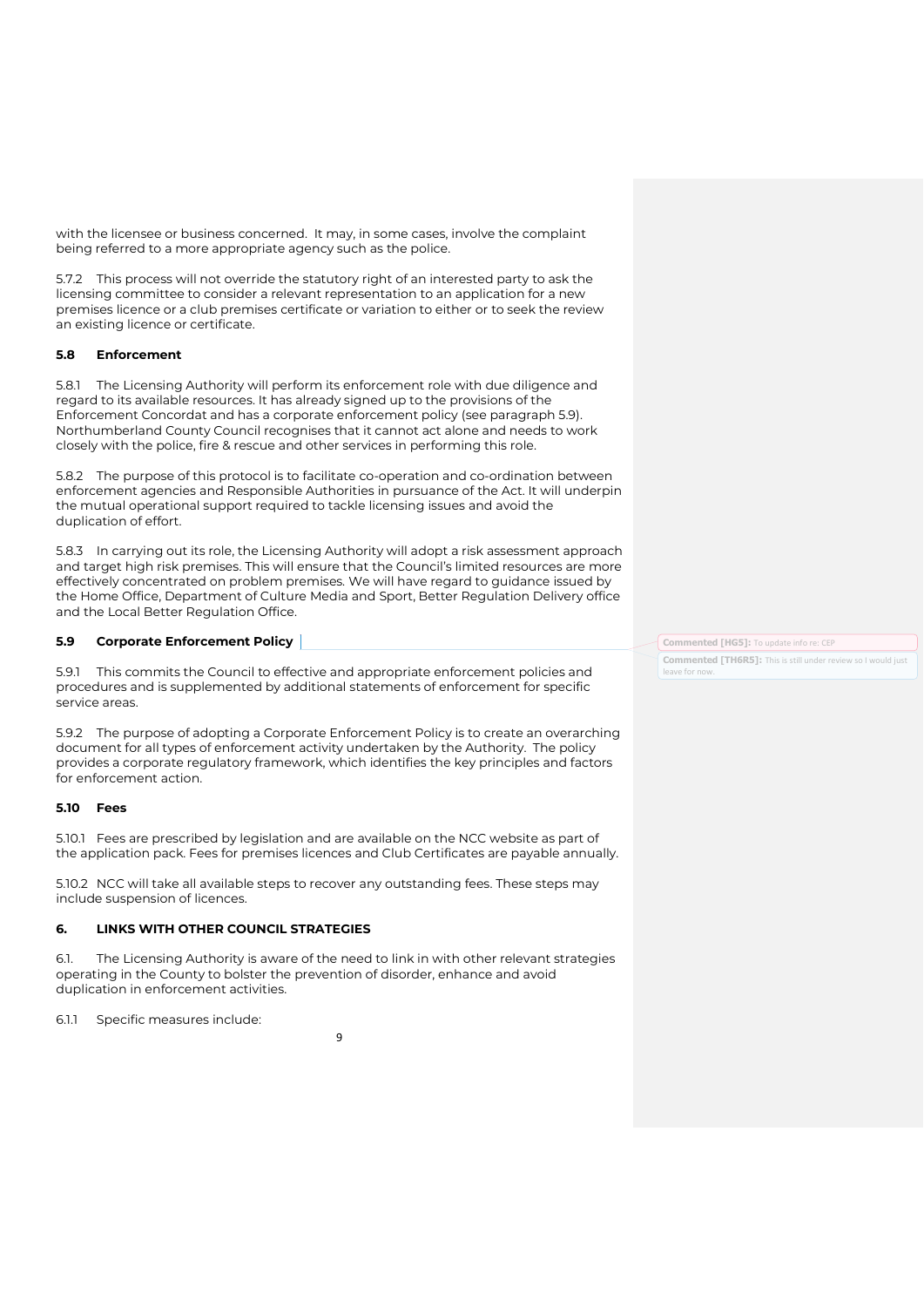- Consulting with Safer Northumberland Partnership
- Reporting to the Licensing Committee on the needs of the local tourist economy and taking into account the local cultural strategies
- Close liaison with the Development Control Panel to avoid duplication and inefficiency in the consideration of applications
- This statement also links to the Council's equality and diversity policy which seeks to promote equality and diversity both within the Council and the County.

# **6.2 Antisocial Behaviour Strategy**

6.2.1 This strategy outlines the Authority's approach to tackling antisocial behaviour across Northumberland. An integrated multi-disciplinary approach to neighbourhood working is essential to instigate a cultural change and address issues and barriers including alcohol related disorder.

# **6.3 Pubwatch**

6.3.1 The Council currently supports Pubwatch schemes across the County and includes Public Houses and Social Clubs. All public houses are encouraged to become members if there is a scheme running in their area, and these are supported and attended by Northumbria Police.

6.3.2 A committee is elected and oversees any decisions to place perpetrators onto the scheme. Each scheme has adopted guidelines with specific criteria for acceptance onto the Pubwatch list. Anyone placed on the list in their respective areas is barred from all public houses/social clubs.

6.3.3 All premises that are conditioned to be members of the Pubwatch scheme are encouraged to attend and participate within meetings.

6.3.4 All premises that are conditioned to be part of the Pubwatch scheme are reminded that the licensing condition will be breached should they allow any barred perpetrators within their premises and action will be taken accordingly.

#### **6.4 Health Act 2006**

6.4.1 The provisions of the Health Act 2006 in relation to smoking came into effect at 6:00am on the 1st July 2007.

6.4.2 The Council aims to use the review process contained within the Licensing Act 2003, where appropriate, to bring to the attention of the Licensing Committee smoke –free legislation offences, with respect to the licensing objective for the Prevention of Crime and Disorder.

#### **6.5 Tourism and Employment**

6.5.1 The Licensing Committee will, when appropriate, receive reports on the needs of Northumberland County's tourist economy to ensure these are met. The Licensing Committee will also have to consider employment issues in Northumberland and the potential for licensed premises to create new investment and employment opportunities.

#### **6.6 Transport**

10

**Commented [HG7]:** Do these partnerships/panels still exist? **Commented [TH8R7]:** If you can check with Emma Bengians this morning

**Commented [HG9]:** ASB Strategy to be reviewed. To be updated with new version when completed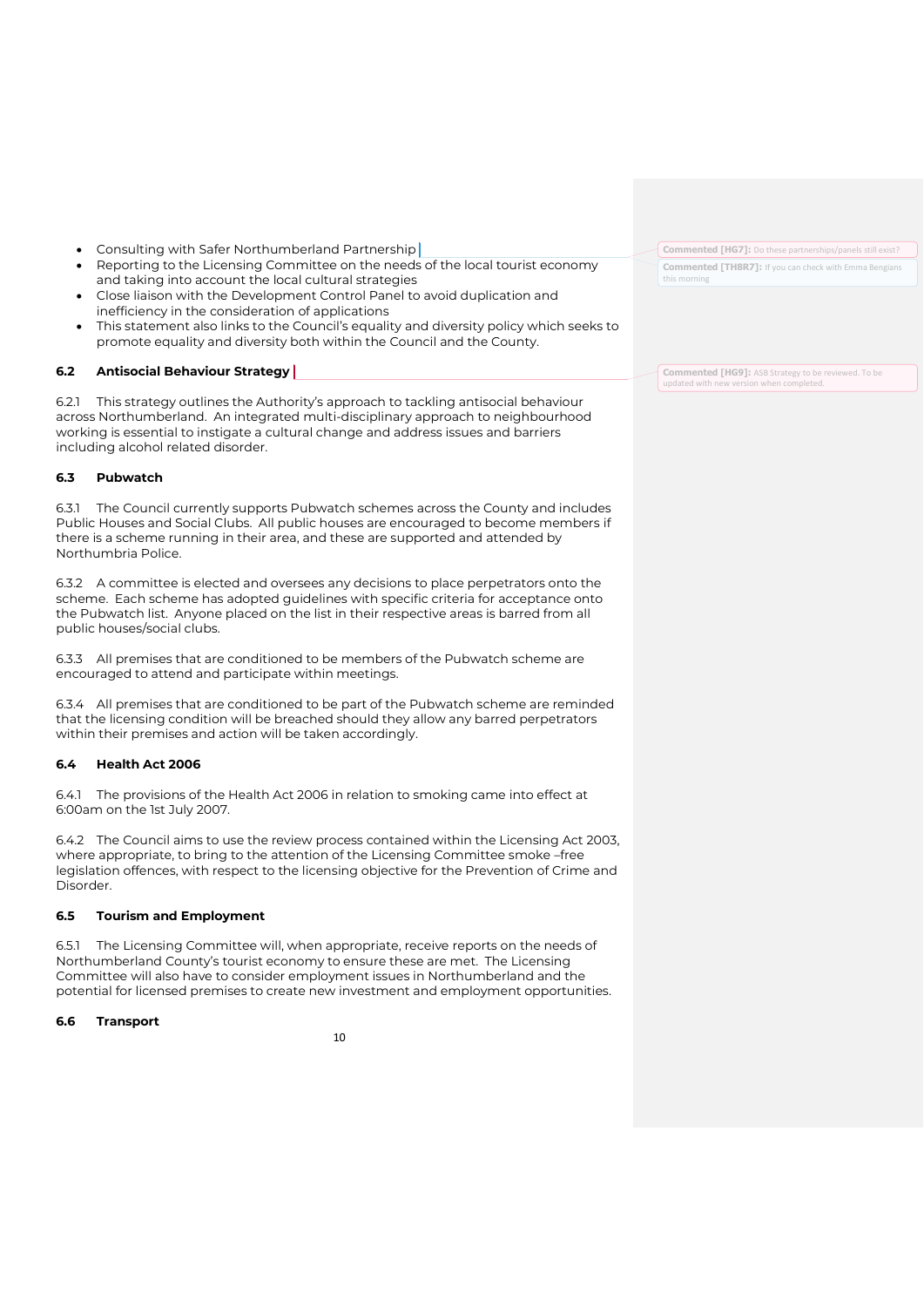6.6.1 The Licensing Authority has regard to existing policies and strategies of Northumberland County Council as the local transport authority.

6.6.2 It will consult with the Licensees, the Police and the local transport authority as and when required and see if special strategies are needed to disperse people from town centres swiftly and safely to avoid concentrations which produce disorder and disturbance.

# **6.7 Trading Hours**

6.7.1 The Government's view is that in some town and city centre areas where the number, type and density of premises selling alcohol for consumption on the premises are unusual, serious problems of nuisance and disorder may arise outside or some distance from licensed premises (e.g. concentrations of young drinkers at fast food outlets and for public transport, which may in turn lead to conflict, disorder and anti-social behaviour); and that their impact may be reduced by introducing flexible licensing hours to allow for a more gradual dispersal of customers from premises.

6.7.2 Whilst the Licensing Authority notes the Government's assertion that there is no general presumption in favour of lengthening licensing hours, it also recognises that it has no discretion to refuse an application of any nature, unless a relevant representation is made. In these circumstances, it is for responsible authorities and interested parties to make relevant representations when they believe the licensing hours being applied for may undermine the licensing objectives. When determining an application to which relevant representations have been made, the Licensing Authority will treat the four licensing objectives as paramount but can only refuse an application or grant it with appropriate conditions and / or different hours from those requested if it accepts that granting the application in the terms applied for will undermine the licensing objectives.

6.7.3 It is, therefore, the intention of the Licensing Authority to strike a fair balance between the benefits to a community of licensed premises and clubs and the risk of disturbance to local residents and other businesses and organisations in the vicinity. Consequently, where it is shown to be appropriate, as a result of relevant representations being made, the Licensing Authority may impose conditions that are appropriate to achieve only the licensing objectives and will only ever refuse an application if the licensing objectives cannot be met by the imposition of conditions.

6.7.4 This policy is aimed at the fulfilment of the licensing objectives of preventing public nuisance and crime and disorder.

# **6.8 Location of premises**

6.8.1 This section of the policy considers whether a proposal to establish a new premises licence or club premises certificate or to provide additional licensable activities in an area is appropriate.

6.8.2 When considering any representations, the Licensing Authority will assess the likelihood of it causing unacceptable adverse impact, particularly on local residents, by considering the following factors amongst other relevant matters:

- type of premises, the number of customers likely to attend the premises and the nature of the licensed activity
- proposed hours of operation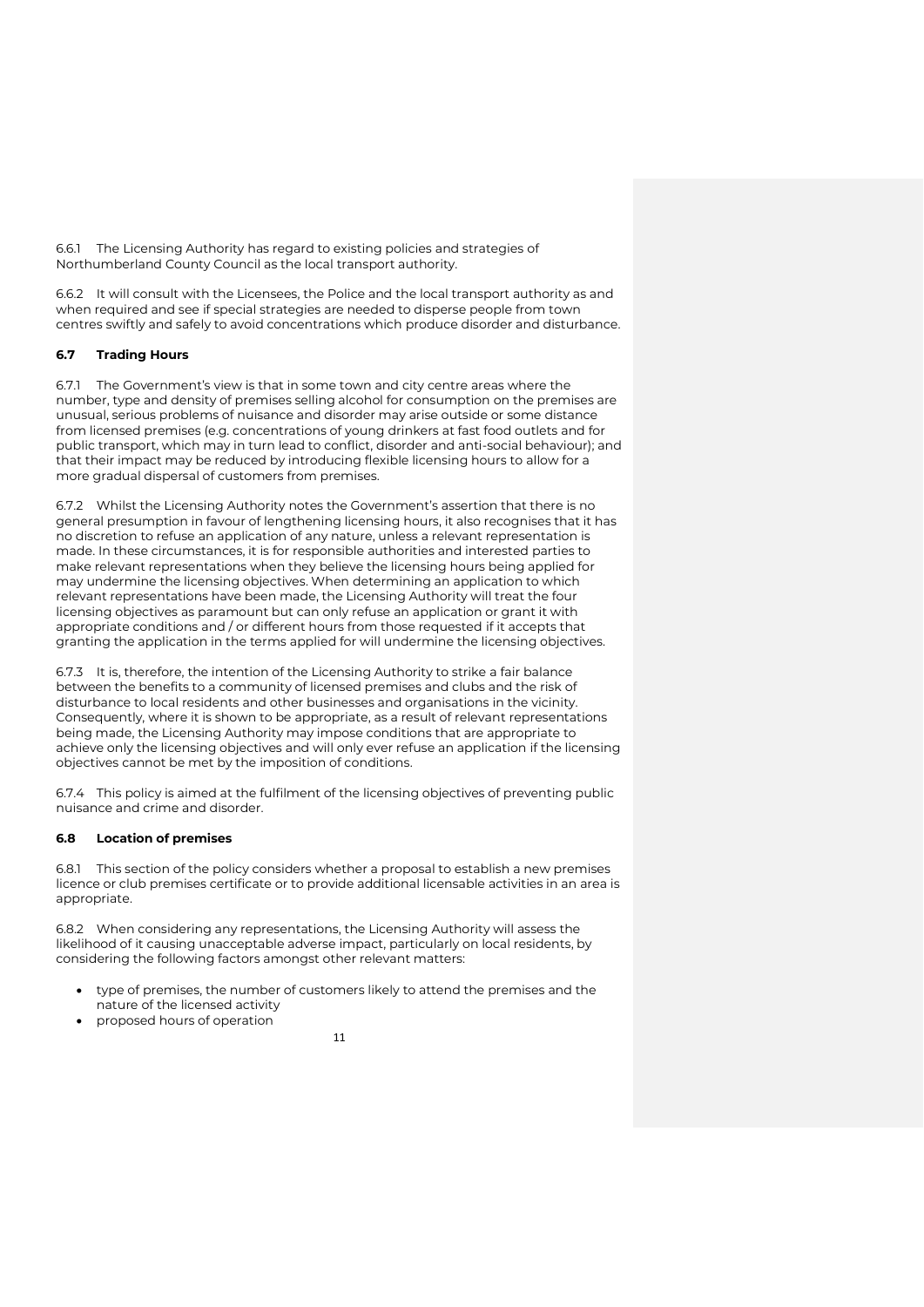- level of public transport accessibility for customers either arriving or leaving the premises and the means of public or private transport that will be used by customers
- means of access to the premises i.e., customer entrances and exits
- cumulative impact of licensed premises in an area if applicable (see Appendix E)
- scope for mitigating any impact;
- how often the activity occurs and the nature of any promotions

6.8.3 In considering any premises or club which is already licensed, the Licensing Authority will take into account:

- past demonstrable evidence of how the premises have been run;
- past demonstrable adverse impact from the activity especially upon local residents;
- that, if adverse impact has been caused, appropriate measures have been agreed and put into effect by the applicant to mitigate the adverse impact. If, however, such measures have not been put into effect or there has been insufficient time to assess them a licence may be granted for a limited period only.

6.8.4 The Licensing Authority wishes to reduce the impact of anti-social behaviour and noise from licensed premises particularly in residential areas and those on the fringes of such areas.

# **6.9 Promotion of Live Music, Dancing and Theatre**

6.9.1 NCC encourages and promotes live music, dance and theatre for the wider cultural benefit of the community. It seeks to obtain a balance between the potential for limited neighbourhood disturbance and the benefits of cultural activities, particularly for children.

6.9.2 Following relevant representations, the Licensing Authority will only attach licence conditions that are appropriate for the promotion of the licensing objectives. The Authority is aware of the need to avoid measures as far as possible that deter live music, dancing, and theatre (including street performances and circuses), for example, by imposing indirect costs of a disproportionate nature.

6.9.3 The Council may seek in its own name premises licences or Temporary Event Notices for appropriate public places within the County. This will make it easier for people to organise suitable cultural events. It will consider requests for permission to use such public spaces for cultural activities.

6.9.4 The Council recognises the amendments made to regulated entertainment as a result of the Live Music Act 2012 and the Licensing Act 2003 (Descriptions of Entertainment)(Amendment) Order 2013 whereby certain performances of live music, the performance of plays, indoor sporting events and performance of dance are no longer licensable activities.

## **Live music remains licensable:**

- where a performance of live music whether amplified or unamplified takes place other than between 08:00 and 23:00 on any day;
- where a performance of amplified live music does not take place either on relevant licensed premises, or at a workplace that is not licensed other than for the provision of late night refreshment;

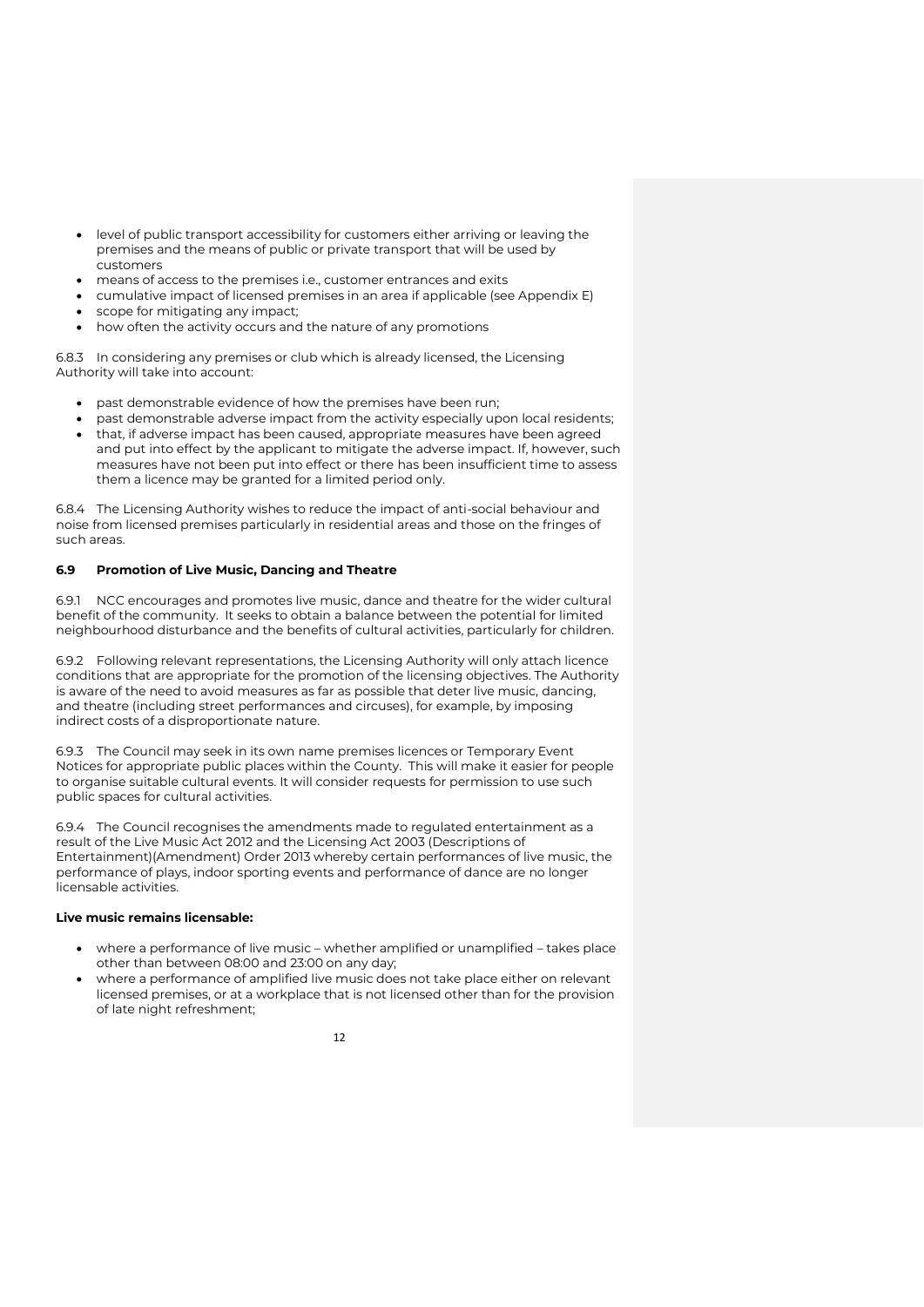- where a performance of amplified live music takes place at relevant licensed premises, at a time when those premises are not open for the purposes of being used for the supply of alcohol for consumption on the premises;
- where a performance of amplified live music takes place at relevant licensed premises, or workplaces, in the presence of an audience of more than 500 people; or
- where a licensing authority intentionally removes the effect of the deregulation provided for by the 2003 Act (as amended by the 2012 Act) when imposing a condition on a premises licence or certificate as a result of a licence review.

# **The performance of a play remains licensable:**

- where the performance of a play takes place other than between 8am and 11pm
- where the play is performed to more than 500 persons

# **An indoor sporting event remains licensable:**

- where the sporting event takes place other than between 8am and 11pm
	- the event takes place in front of more than 1000 persons ❖ **Note** - Boxing and wrestling events are always licensable irrespective of the time or size of the audience

# **A performance of dance remains licensable:**

- where the performance of dance takes place other than between 8am and 11pm
- the dance is performed to more than 500 persons
- the performance of dance is 'relevant entertainment' within the meaning of paragraph 2A of Schedule 3 of the Local Government (Miscellaneous Provisions) Act 1982.

6.9.5 Applicants are encouraged to contact the licensing team if further clarification is required.

# **6.10 Other Controls**

6.10.1 The Licensing Authority understands a minority of customers behave in a way contrary to the four licensing objectives and the powers under the Licensing Act will not be the only method available to address this. There are other mechanisms available to control the activities of customers who behave badly or unlawfully once away from licensed premises. For example:

- Planning controls
- Positive measures to create safe and clean town centre environments in partnership with local businesses, transport operators and the police
- Powers of the Council to designate parts of the County as places where alcohol consumption is considered (by a Police Constable), to be causing or likely to cause crime, antisocial behaviour or disorder, can be confiscated
- The enforcement powers of the Council in relation to litter
- Police enforcement of the law concerning disorder and antisocial behaviour, including the issue of fixed penalty notices
- The prosecution of any personal licence holder or member of staff at such premises who is selling alcohol to people who are drunk
- The confiscation of alcohol from adults and children in designated areas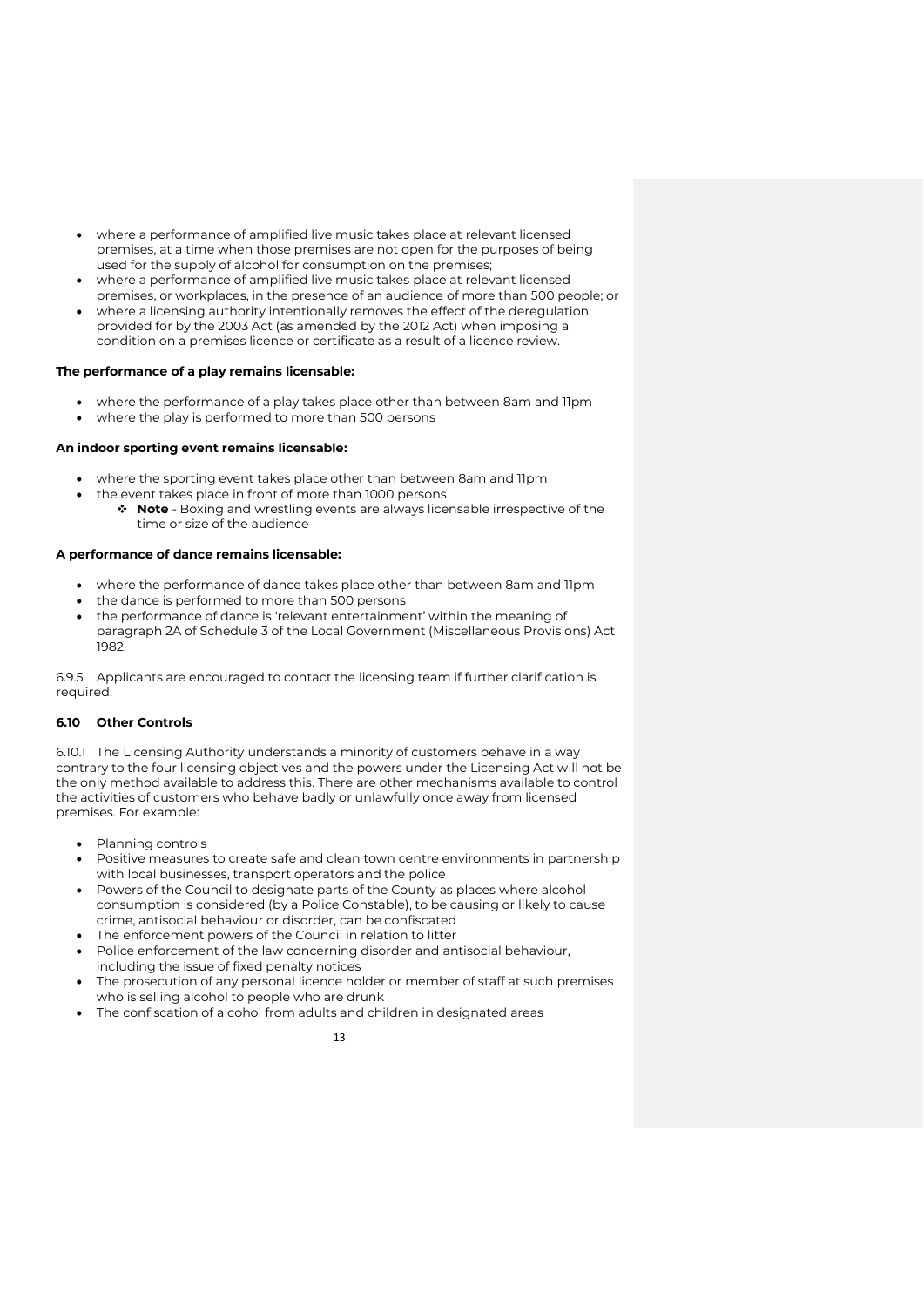- Police powers to close down instantly for up to 48 hours any licensed premises or temporary events on the grounds of disorder, the likelihood of disorder or excessive noise emanating from premises
- The power of the police, other responsible authority or a local resident or business to seek a review of the licence or certificate in question

#### **6.11 Licensing and Planning Permission**

6.11.1 In general, planning permissions authorise a type of use, whereas a premises licence or a club premises certificate regulate the activities to be carried on at the premises. A new occupier is usually not required to reapply for planning permission, but they are required to apply to transfer the premises licence.

6.11.2 Whilst it would be preferable for premises to have either an appropriate planning consent or a certificate of lawful use or development, the Licensing Authority appreciates until all necessary permissions are granted, the occupier of premises cannot lawfully engage in any activities. However, it may be necessary for a Planning Authority (either the Council or the Northumberland National Parks Authority) or the Licensing Authority to determine a matter in relation to premises yet to be considered by the other, because inevitably one application will always be determined before the other, their decisions are not binding upon each other.

6.11.3 All parties should appreciate there may be circumstances in which it would be entirely appropriate for one authority (planning or licensing) to grant permission, whilst the other refused to do so, because their decisions are based upon different considerations.

6.11.4 The granting by the Licensing Committee of any variation of a licence which involves a material alteration to a building will not relieve the applicant of the need to apply for planning permission or building control approval where appropriate.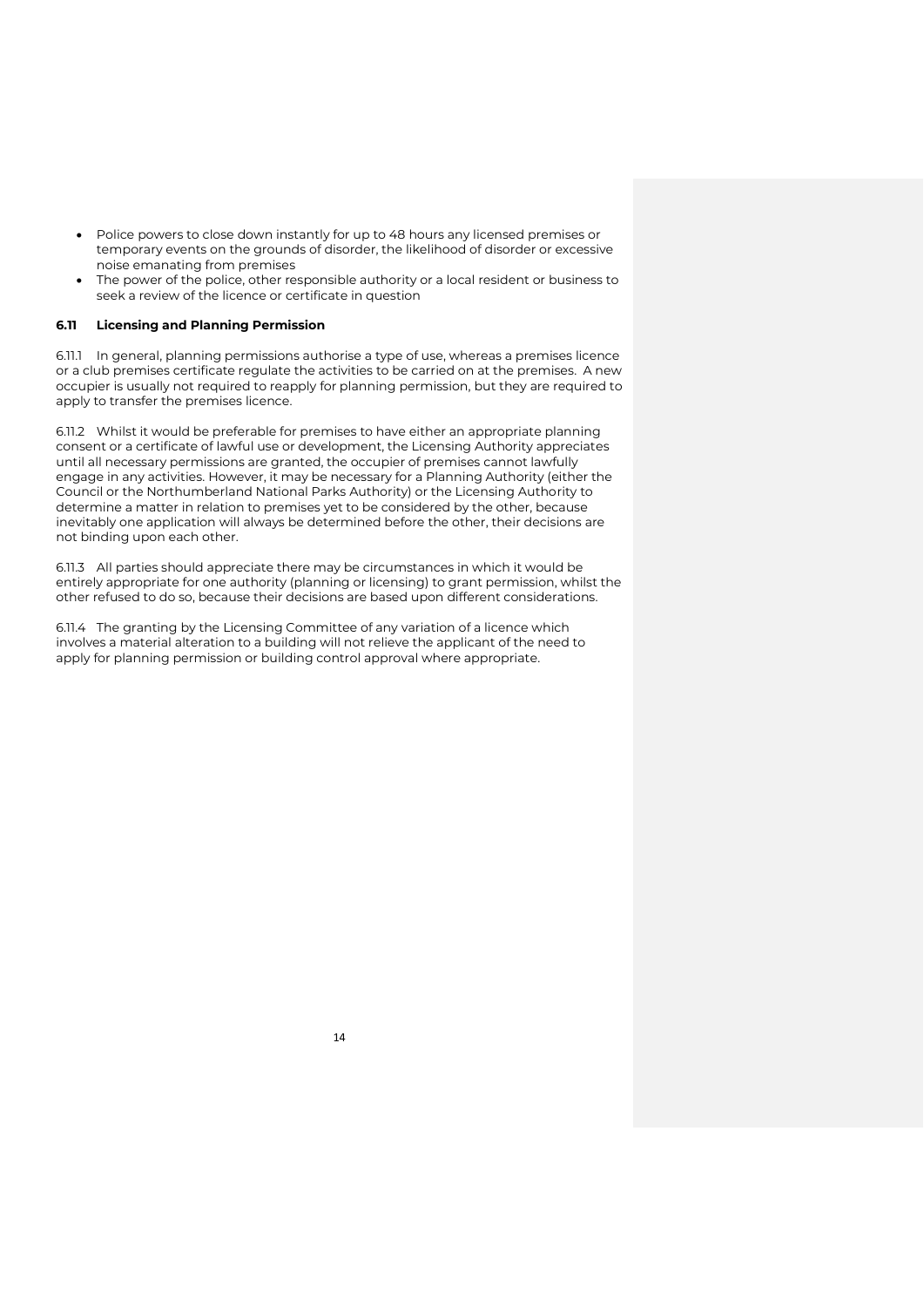# **PART 2**

# **Policy Schedules and Appendices**

#### **Licences**

| <b>Personal Licences</b>          | Schedule 1 |
|-----------------------------------|------------|
| <b>Premises Licences</b>          | Schedule 2 |
| <b>Club premises certificates</b> | Schedule 3 |
| <b>Temporary Event Notices</b>    | Schedule 4 |
| <b>Decision Making Processes</b>  | Schedule 5 |

#### • **Delegation of Functions**

- **Licensing Committee**
- **Hearings**
- **Appeals**

# **Appendices**

**The Licensing Objectives**

| The Prevention of Crime and Disorder<br>$\bullet$    | <b>Appendix A</b> |
|------------------------------------------------------|-------------------|
| <b>Public Safety</b><br>$\bullet$                    | <b>Appendix B</b> |
| The Prevention of Public Nuisance<br>٠               | <b>Appendix C</b> |
| <b>Protection of Children from Harm</b><br>$\bullet$ | <b>Appendix D</b> |
| <b>Cumulative Impact</b>                             | <b>Appendix E</b> |
| <b>Early Morning Restriction Orders (EMRO)</b>       | <b>Appendix F</b> |
| <b>Late Night Levy</b>                               | <b>Appendix G</b> |
| <b>Scheme of Delegations</b>                         | <b>Appendix H</b> |
| List of Consultees                                   | <b>Appendix I</b> |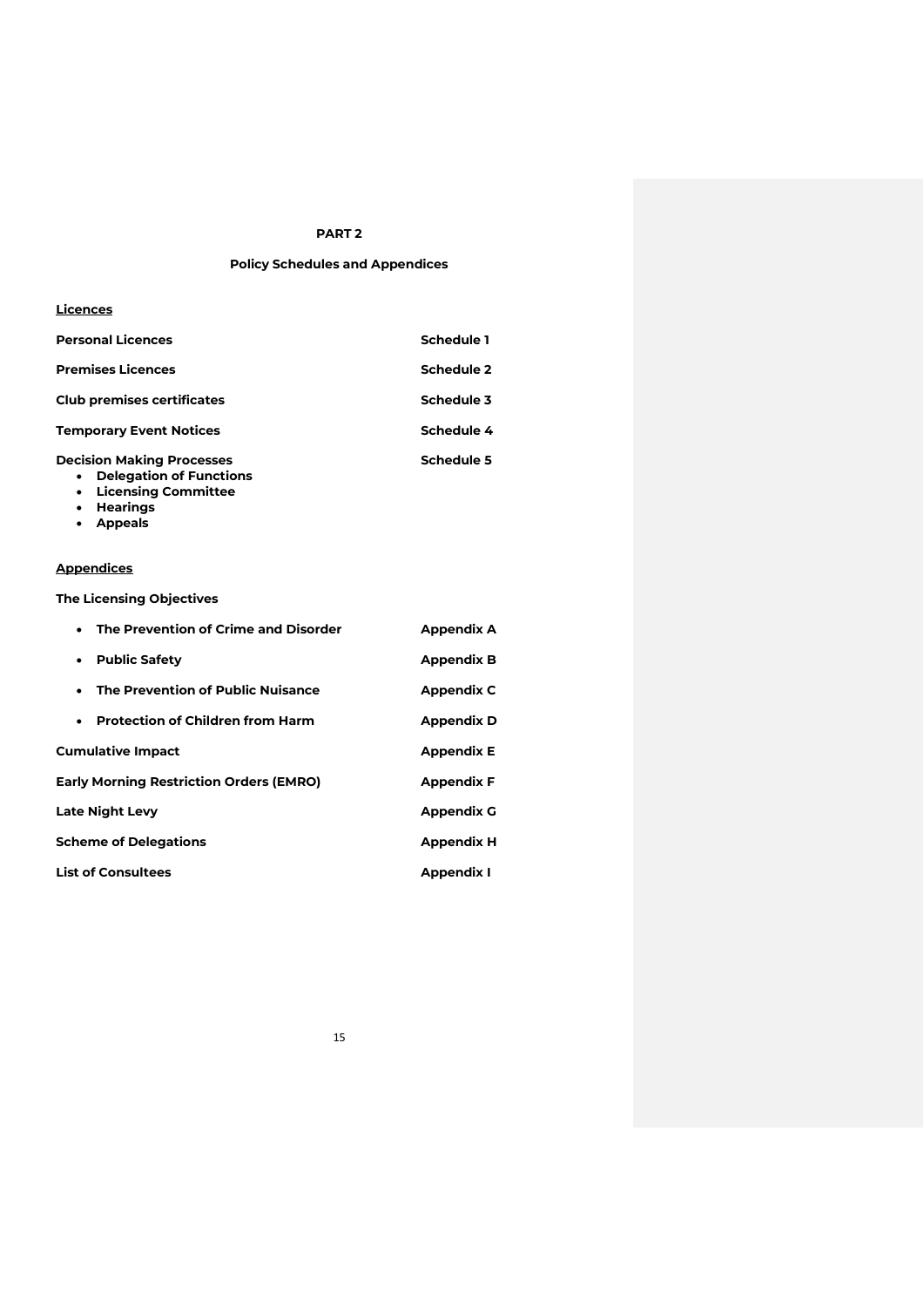# **Schedule 1:**

# **Personal Licences**

1.1 The Licensing Authority recognises it has very little discretion regarding the granting of these licences. In general, provided an applicant has a qualification determined by the Government and does not have certain unspent criminal convictions the application has to be granted.

1.2 If an applicant has a relevant conviction the police can oppose the application on the ground of preventing crime and disorder. If an objection is lodged a hearing must be held.

1.3 At that hearing the Licensing Authority will refuse the application, unless it is satisfied there are exceptional and compelling reasons why it should grant the application. A record of full reasons for any decision will be produced.

1.4 Prevention of crime is both an objective of the Licensing Act 2003 and an important responsibility of the Council under the Crime and Disorder Act 1998. A person holding a personal licence should be a person who is not only properly qualified but a person who will actively uphold and promote the licensing objectives.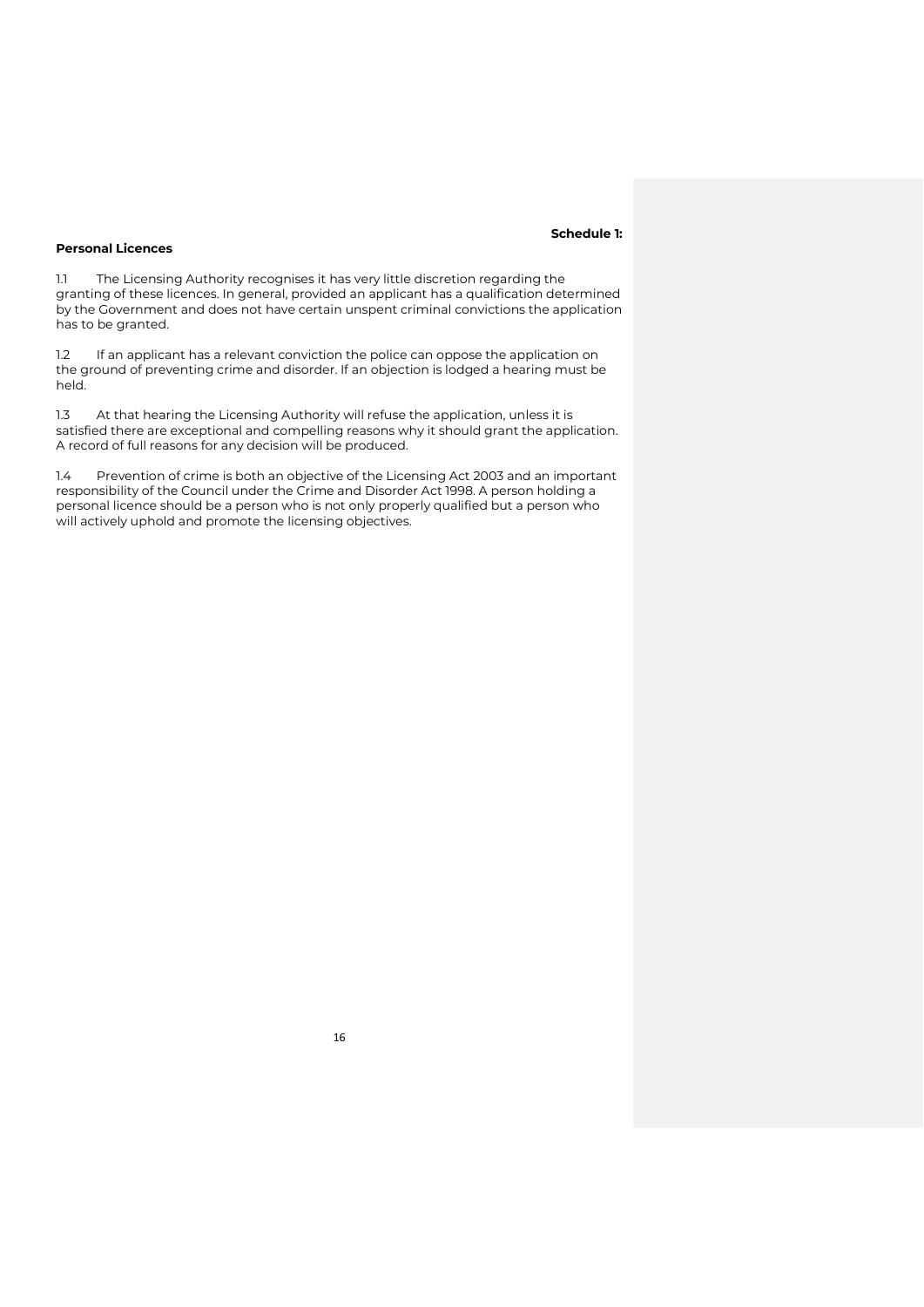#### **Schedule 2:**

#### **Premises Licences**

2.1 A key element of the 2003 Act is that, unless responsible authorities and interested parties make representations about an application for a Premises Licence, it is the duty of the Licensing Authority to grant the licence subject only to conditions that are consistent with the operating schedule and any mandatory conditions prescribed in the 2003 Act.

2.2 In order to minimise problems for applicants, and the necessity for hearings, the Licensing Authority encourages applicants to consult responsible authorities and residents, businesses and organisations in the vicinity of the premises, before preparing their operating schedule so that they might identify and resolve potential problems before the application is submitted and representations made by responsible authorities or interested parties to the Licensing Authority. A list of contact details for Responsible Authorities can be on the Councils Website at: -

[Northumberland County Council -](https://www.northumberland.gov.uk/Business/Licences/Alcohol-entertainment.aspx#responsibleauthorities) Alcohol & entertainment licence

2.3 The Licensing Authority will only impose conditions that are appropriate and tailored to promote only such of the licensing objectives of the Act that are engaged by the making of relevant representations by responsible authorities or interested parties under the four licensing objectives (see Appendices A-D).

2.4 The Licensing Authority will not impose any additional conditions, unless it is satisfied at a hearing that it is appropriate to impose conditions to promote the licensing objectives that were the subject of relevant representations by a responsible authority or interested party and having regard to the design, character and layout of the premises and / or the types of activities specified in the operating schedule.

2.5 The Licensing Committee will only impose conditions which are appropriate for the promotion of the licensing objectives. Licence conditions will not be imposed where other regulatory regimes provide sufficient protection to the public, e.g. where provided by health and safety at work, fire safety and disability discrimination legislation.

It is the policy of the Licensing Authority that, when considering conditions, there should be openness, transparency and reasonableness. Consequently, staff of the Licensing Section will seek to discuss proposed conditions in advance with the applicant and / or representative with the aim of achieving a mutually agreeable level of protection to the public and fulfilment of the licensing objectives.

2.7 Under the Licensing Act 2003 there should not be standard conditions, unless prescribed by the Act, as some will be inappropriate to individual premises. Instead conditions should be especially tailored to the premises and activities concerned, with a view to ensuring that the licensing objectives are promoted. A Licensing Sub-committee which, having made an assessment as described above, determines that it is appropriate to impose conditions may refer to the pool of model conditions (Appendix I).

2.8 The Licensing Authority is responsible for issuing Premises Licences for premises selling alcohol and / or providing regulated entertainment and / or providing late night refreshment.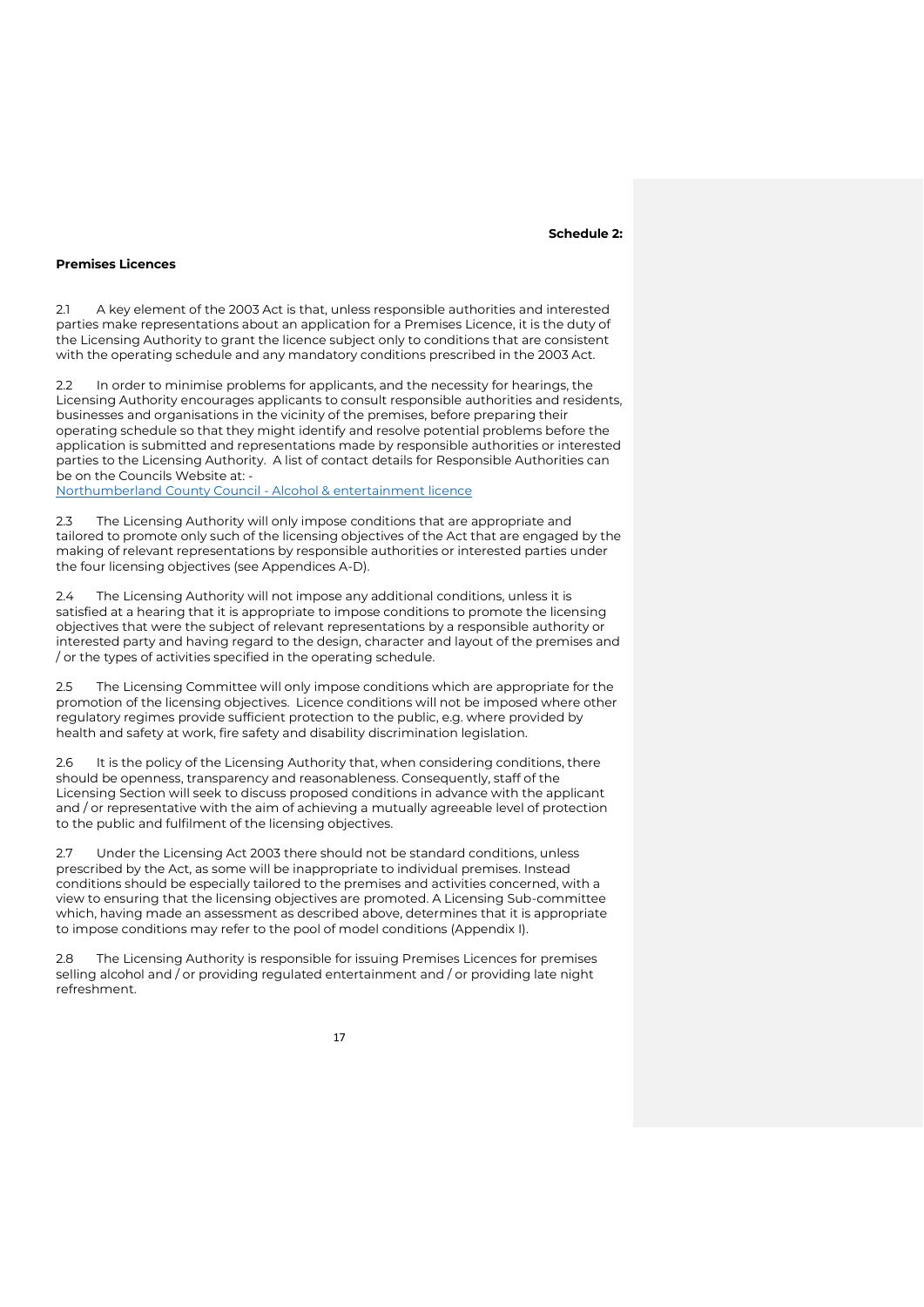2.9 The Licensing Authority expects applicants to address how they are going to meet the four licensing objectives at premises in the 'operating schedule' which the Act requires the applicant to prepare. Applicants should give greater consideration to the local area when making their application and how any potential harm would be minimised. It expects the operating schedule to have regarded the:

- nature of the area where the premises are situated, e.g. premises that may affect the premises in question or be affected by them e.g. schools, other businesses and other licenced premises;
- type of premises concerned (e.g. shop with only off sales of alcohol; public house / bar with or without regulated entertainment; nightclub; restaurant with or without takeaway sales and with or without regulated entertainment; takeaway food premises supplying hot food and / or hot drinks between 11pm and 5am);
- licensable activities to be provided;
- requirements of other relevant legislative provisions, such as health and safety at work, fire safety and disability discrimination; and identify and address any areas that are not already adequately addressed in the promotion of the licensing objectives;
- operational procedures; and
- rights and / or needs of local residents, businesses and organisations in the vicinity in relation to matters such as litter, noise, nuisance and anti-social behaviour
- the age of prospective customers and the policies required to protect children and young people

2.10 Applicants will be required to provide contextual information as part of the licence application form on issues such as the local area's social demographic characteristics, specific local crime and disorder issues and an awareness of the local environment which will be of benefit to the licensing authority when determining the application. Specific local issues, such as crime and disorder issues, are likely to influence the steps that applicants will need to take to promote the licensing objectives in their own premises and applicants will therefore be required to demonstrate an awareness of such issues when setting out why particular steps will be taken to promote the licensing objectives.

2.11 It is the expectation of the Licensing Authority that when preparing an operating schedule, applicants are required to set out the steps necessary, if any, for the promotion of the licensing objectives. In doing so, applicants are expected to have regard to this statement of licensing policy and to be aware of the expectations of the licensing authority and responsible authorities in terms of the steps that are necessary to promote the licensing objectives.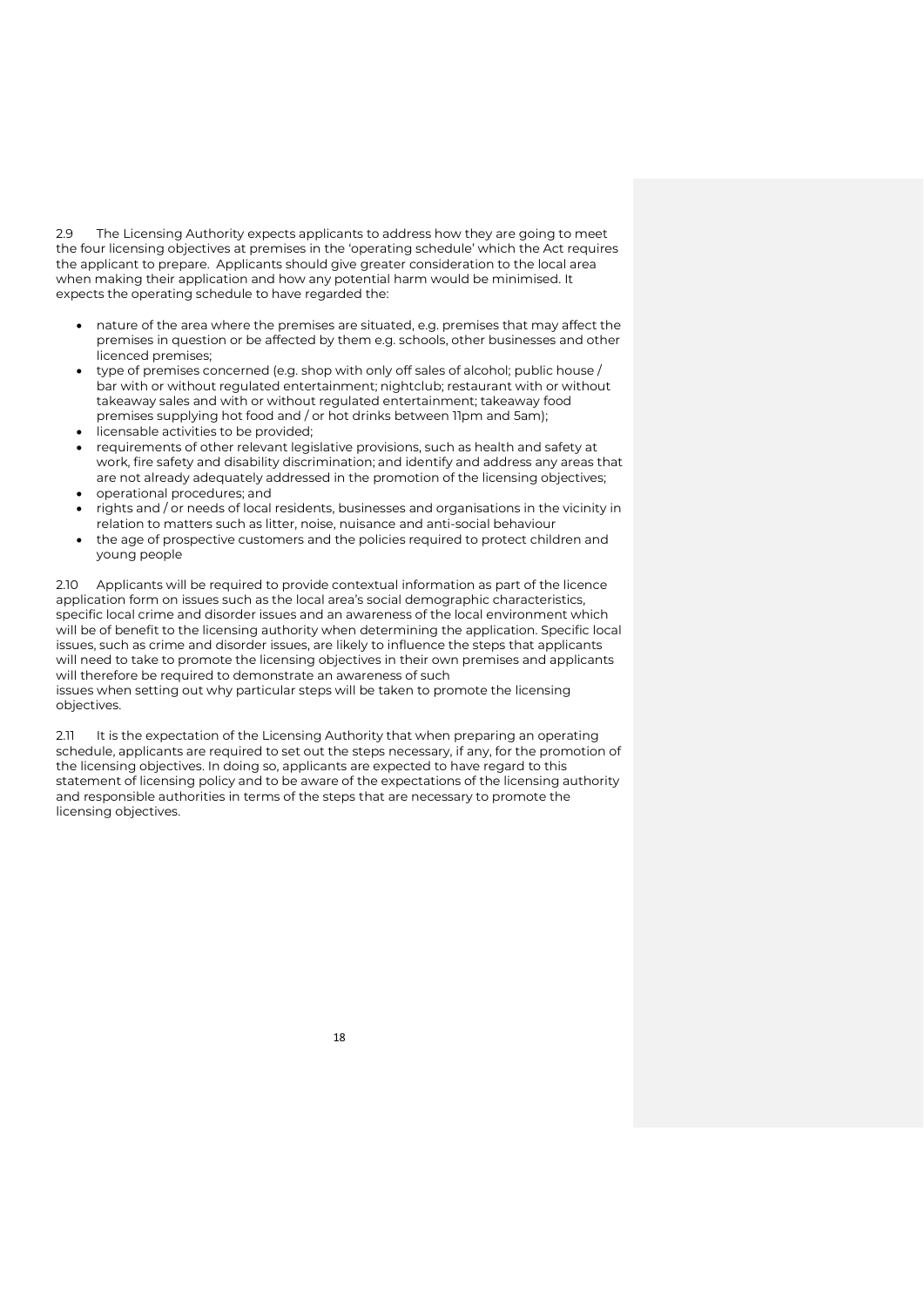#### **Schedule 3:**

#### **Club Premises Certificates**

3.1 A club premises certificate is required for the supply of alcohol or the provision of regulated entertainment by certain members' clubs as defined in the Act. These certificates are operated in the same manner as premises licences, except that under a club premises certificate there is no requirement for a designated premises supervisor or a personal licensee for the supply of alcohol.

3.2 Applications for a Club Premises Certificate must be accompanied by an operating schedule and the same consideration that will apply in relation to an operating schedule for a Premises Licence will apply to a Club Premises Certificate.

3.3 Only 'qualifying' clubs may hold club premises certificates. In order to be a qualifying club, a club must have at least 25 members and meet certain conditions. The grant of a club premises certificate means that a qualifying club is entitled to certain benefits.

3.4 Technically the club only sells alcohol by retail at such premises to guests. Where members purchase alcohol, there is no sale (as the member owns part of the alcohol stock) and the money passing across the bar is merely a mechanism to preserve equity between members where one may consume more than another.

3.5 Qualifying clubs should not be confused with proprietary clubs, which are clubs run commercially by individuals, partnerships or businesses for profit. **These require a premises licence and are not qualifying clubs.**

3.6 A qualifying club will be permitted under the terms of a club premises certificate to **sell and supply alcohol to its members and their guests only**. Instant membership is not permitted and members must wait at least two days between their application and their admission to the club.

3.7 A qualifying club may choose to apply for a premises licence if it decides that it wishes to offer its facilities commercially for use by the general public, including the sale of alcohol to them.

The 2003 Act does not prevent visitors to a qualifying club being supplied with alcohol as long as they are 'guests' of any member of the club or the club collectively, and nothing in the 2003 Act prevents the admission of such people as guests without prior notice. The 2003 Act does not define "guest" and whether or not somebody is a genuine guest would in all cases be a question of fact.

As well as their own members and guests, qualifying clubs are also able to admit associate members and their guests (i.e. members and guests from another 'recognised club' as defined by section 193 of the 2003 Act) to the club premises when qualifying club activities are being carried on without compromising the use of their club premises certificate.

3.10 Clubs should not have any franchised bars as this would fall within the bracket of selling the alcohol for profit which does not fall within the terms of a Club Premises Certificate. Should the Club franchise out the bar for catering facilities only there is not the need to change to a full premises licence as catering is not a licensable activity; although if the catering facility includes the sale of alcohol then this would be the case.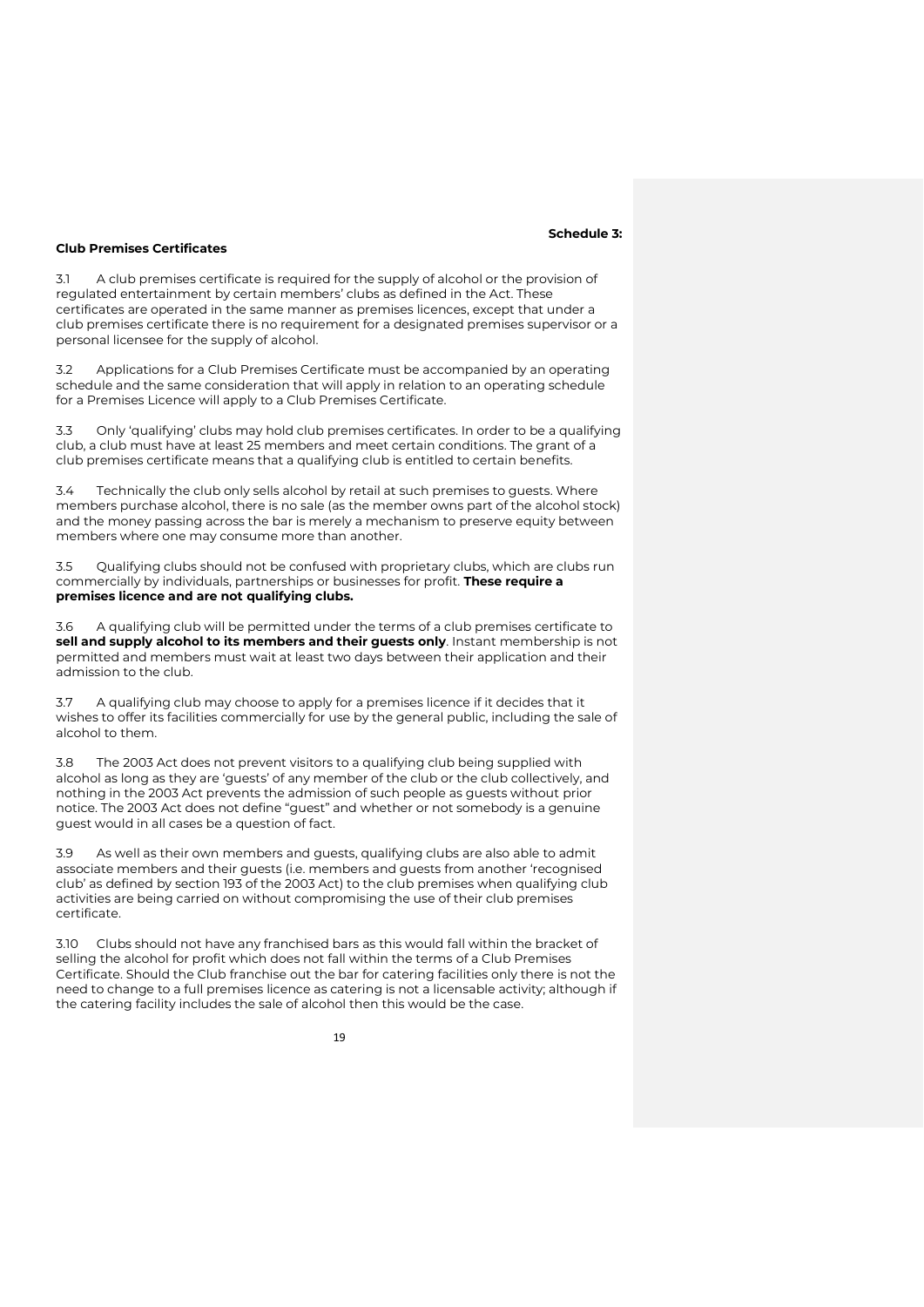3.11 It is the expectation of the Licensing Authority that all Clubs are run to the Club rules. Failure to demonstrate that the premises are not being run as a Club may result in the review of the Club Premises Certificate.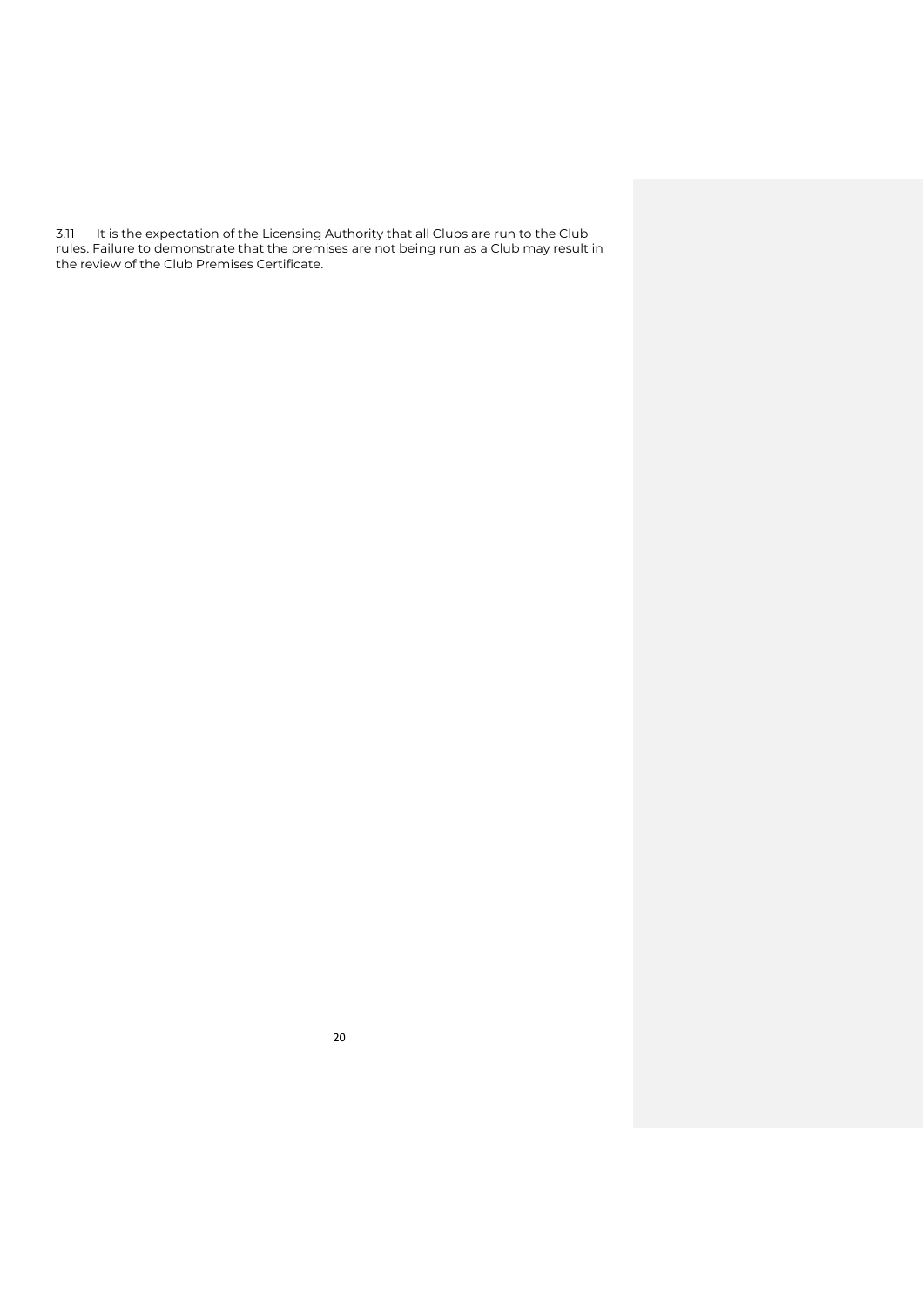#### **Schedule 4:**

#### **Temporary Event Notices**

4.1 The system of permitted temporary activities is intended as a light touch process, and as such, the carrying on of licensable activities are not authorised by the Council by way of licence or certificate. Instead a person wishing to hold an event at which such activities are proposed to be carried on, the "premises user", simply gives notice to the licensing authority of the event (a "temporary event notice" or TEN).

4.2 Temporary event notices are subject to various limitations. These are concerned with:

- the number of times a premises user may give a TEN 50 times in a calendar year for a personal licence holder and 5 times in a calendar year or other people);
- the number of times a person may give a late temporary event notice (10 times per year for a personal licence holder and 2 times per year for other people);
- the number of times a temporary event notice may be given in respect of any particular premises is 15 times (or, for event periods occurring wholly or partly in 2022 or 2023, 20 times a calendar year);
- the maximum duration of an event authorised by a TEN is 168 hours (7 days);
- the maximum aggregate duration of the periods covered by temporary event notices at any individual premises is 21 days (or, for event periods (or any part of those periods) occurring in 2022 or 2023, 26 days per calendar year);
- the maximum number of people attending at any one time (fewer than 500); and • the minimum period between events authorised under separate TENs in relation to the same premises (not including withdrawn TENs) by the same premises user (24 hours).

4.3 The most important aspect of the system of a temporary event notice, is that no permission is required for these events from the council. In general, only the police or Environmental Health may intervene to prevent such an event or modify the arrangements for such an event.

4.4 Should there be an objection, the licensing sub-committee will hold a hearing no later than 24 hours before the event. The sub-committee can only approve, add recommended conditions or reject the notice.

4.5 If you disagree with the licensing committee's decision, you can appeal to your local Magistrates' court. You must do this within 21 days, and at least 5 working days before the date of your event.

4.6 The Council will only intervene itself if the limits on the number of notices that may be given in various circumstances would be exceeded.

4.7 There are two types of TEN; a standard TEN and a late TEN. These have different notice periods. A standard TEN is given no later than ten working days before the event to which it relates; a late TEN is given not before nine and not later than five working days before the event.

4.8 The Council encourages notice providers to give the earliest possible notice, preferably at least 28 days, for events that are likely to take place. This will allow adequate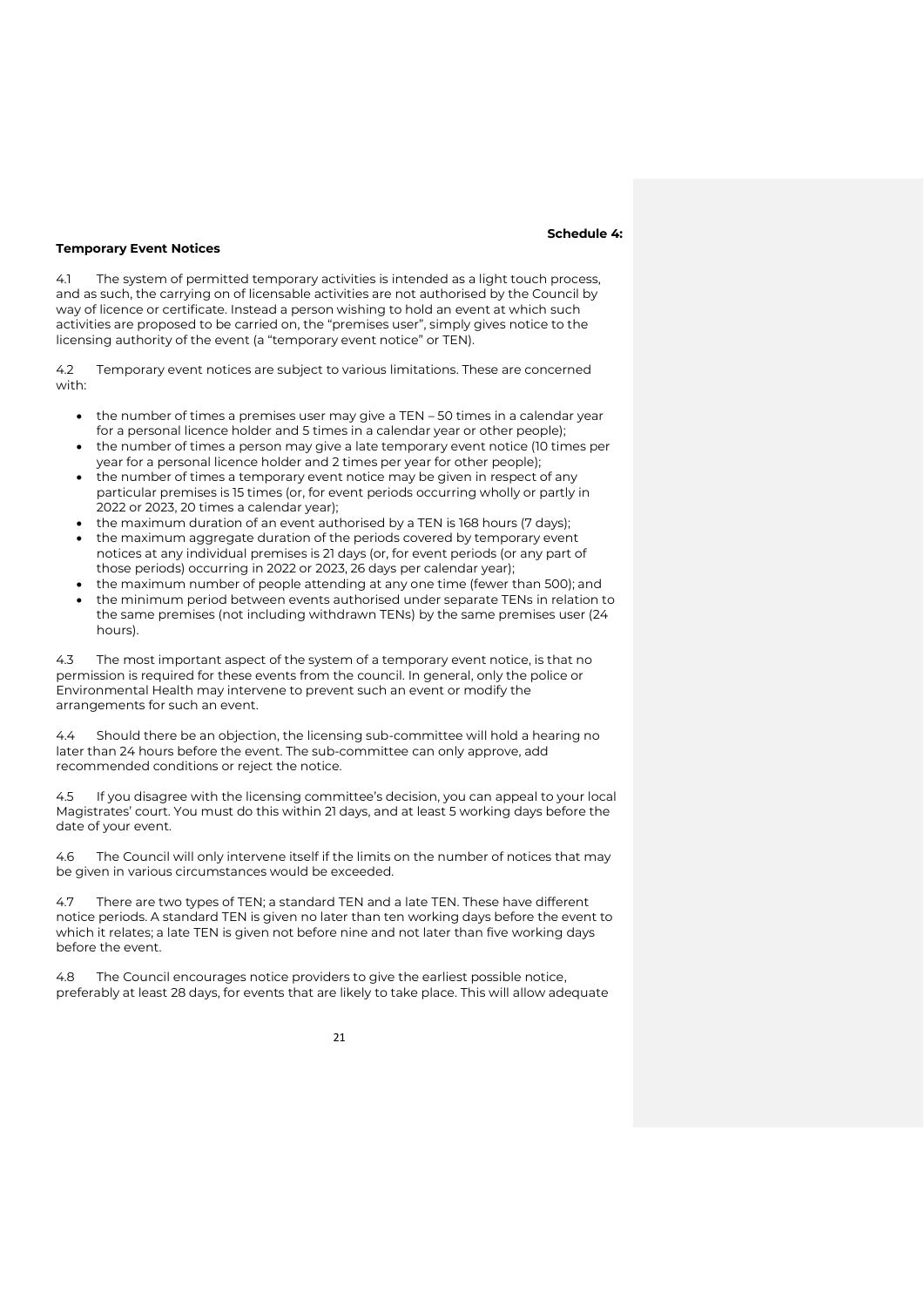time for a hearing and an appeal should they be necessary if there are any objections to the notice. A late submission may mean that an event cannot take place.

4.9 The Act provides that the police or the environmental health department may issue an objection notice because they believe the event would undermine the one or more of the four licensing objectives set out in the Act. The police or environmental health department must issue an objection notice within 3 working days of being notified, but they can subsequently withdraw the notice. The issuing of such an objection notice requires the consideration of the objection by the council at a hearing in the case of a standard TEN. If an objection notice is issued in relation to a late TEN then the TEN is cancelled and licensable activities are not authorised.

4.10 Applications for Premise Licences, Club Premise Certificates or Temporary Event Notices can be made online via Northumberland County Council Website.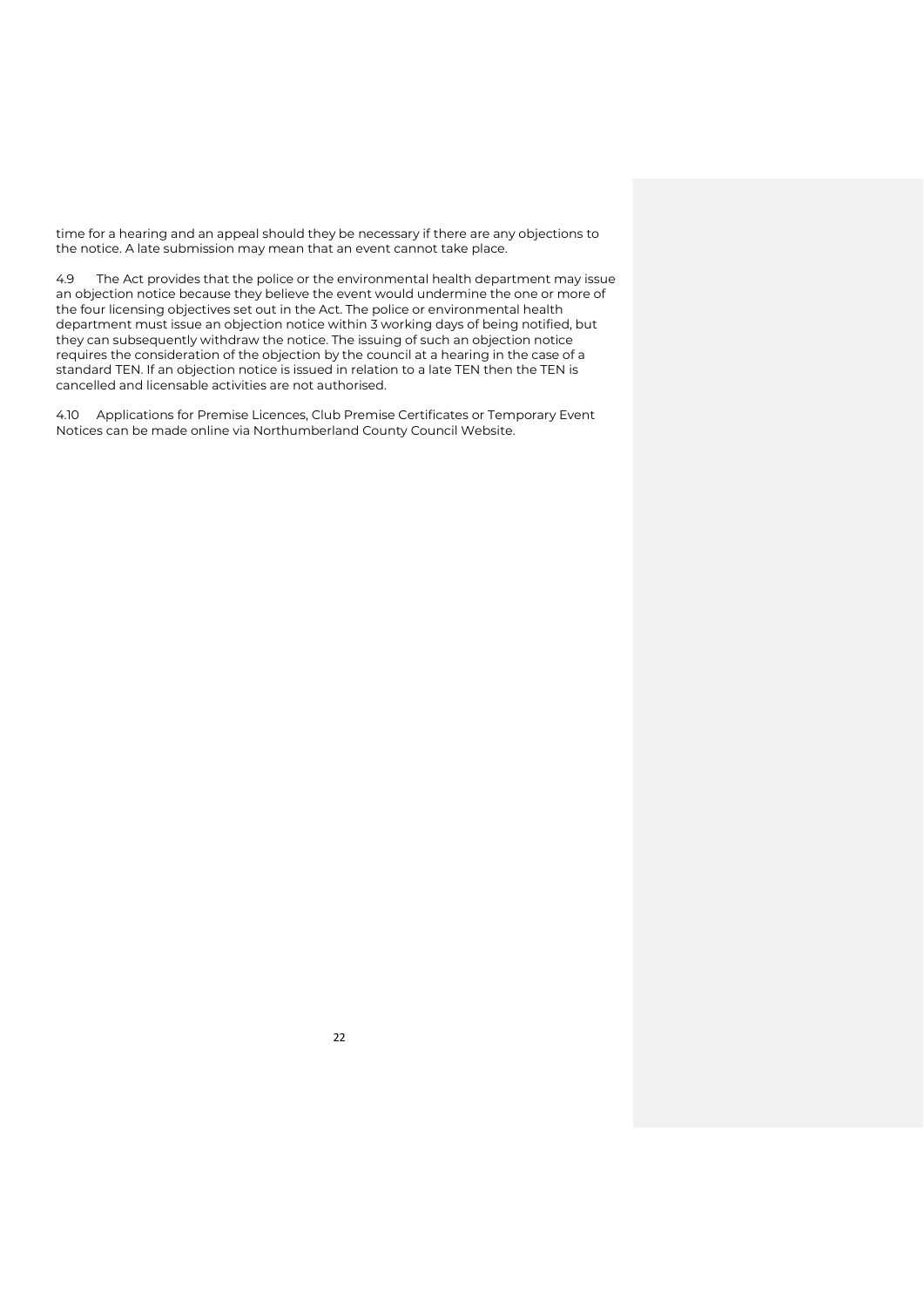#### **Schedule 5:**

#### **Decision Making Processes**

# **5.1 Delegation of functions**

5.1.1 The delegation of functions is vital in the interests of speed, efficiency and cost effectiveness of Northumberland County's licensing operations. Licensing Officers within the Council will deal with all licence applications where either no representation have been received, or where representations have been received and withdrawn or it is agreed by the parties that a hearing is not necessary.

5.1.2 Decisions will be made by the Business Compliance and Public Safety Unit Manager as to whether representations are irrelevant, frivolous or vexatious. Where representations are rejected on these grounds, the person making that representation will be given written reasons as to why it is the case.

5.1.3 The current scheme of delegations can be found at Appendix H.

# **5.2 Licensing Committee**

5.2.1 The Council's Licensing Committee will keep this policy under regular review, and the Chairman will make reports to councillors on its operation on an ad hoc basis.

5.2.2 The Council's Licensing Committee will fulfil the statutory role of Licensing Authority. By law it must consist of 10 to 15 councillors and it will meet as the Licensing Committee to review this policy as and when appropriate. The Council will ensure that elected members are appropriately trained to carry out their duties and in general, councillors will not be able to participate in hearings unless they have received training.

### **5.3 Hearings**

5.3.1 A licensing sub-committee consisting of three councillors from the Licensing Committee will sit to hear the following applications:

- Every application where representations have been received and not withdrawn from interested parties and responsible authorities
- Every application for the review of a premises licence or a club premises certificate
- Every application for a personal licence where the police have made representations • A Police objection to the transfer of a Premises Licence
- A Police objection to a variation of a Designated Premises Supervisor
- Every Temporary Event Notice in respect of which the Police and/or Environmental Health issue an objection notice

5.3.2 Elected Members will not sit on a sub-committee determining any kind of application or review in respect of any premise, club premise or individual resident in their electoral area.

5.3.3 The Licensing Authority has developed a set of hearing rules which can be found at: [https://www.northumberland.gov.uk/NorthumberlandCountyCouncil/media/Business/Lice](https://www.northumberland.gov.uk/NorthumberlandCountyCouncil/media/Business/Licences%20and%20permits/557-Licensing-Hearing-rules.doc) [nces%20and%20permits/557-Licensing-Hearing-rules.doc](https://www.northumberland.gov.uk/NorthumberlandCountyCouncil/media/Business/Licences%20and%20permits/557-Licensing-Hearing-rules.doc)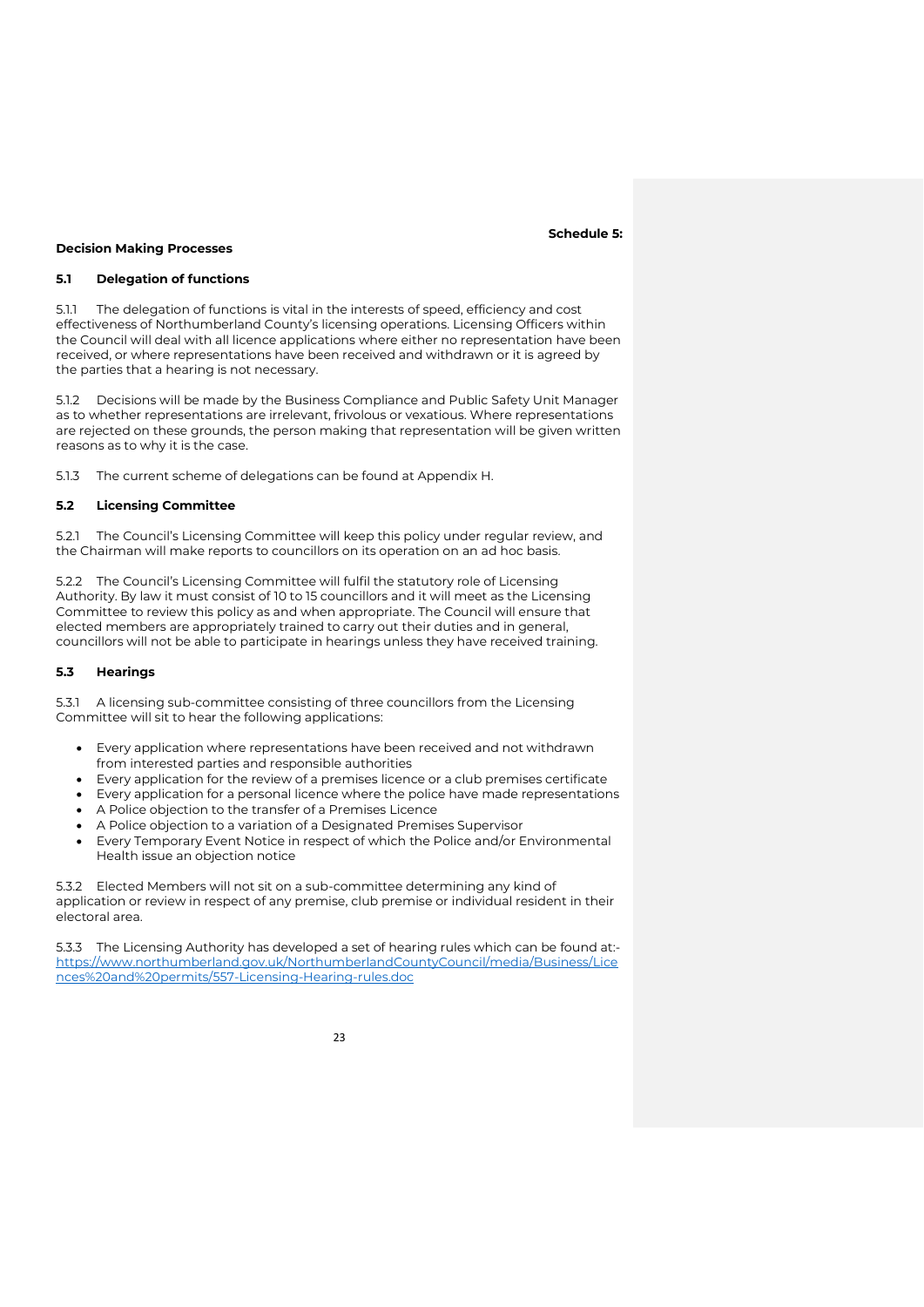5.3.4 Where a councillor who is a member of the licensing committee or a licensing subcommittee is making or has made representations on behalf of an interested party, in the interests of good governance they will declare an interest and disqualify themselves from any involvement in the decision making process affecting the licence application in questions.

5.3.5 Every determination of a licensing decision by the licensing committee or a licensing sub-committee shall be accompanied with clear, cogent reasons for the decision. A summary of the decision shall be published for public inspection as soon as possible after the decision has been made.

5.3.6 A copy of the Council's Hearing procedure rules can be downloaded from its website or alternatively contact the Licensing section direct.

# **5.4 Appeals**

5.4.1 The Council recognises that it has a duty at all times to act reasonably and to exercise due diligence in the control and management of financial resources.

5.4.2 In circumstances where the decision of a Licensing Sub-Committee is subject to appeal, the Council reserves the right not to defend the appeal or elements of the appeal or to seek resolution of the matter by means of compromise through discussion with the appellant(s) where following legal opinion it is believed that the council would be unsuccessful in defending the appeal or parts thereof.

5.4.3 The decision of the Licensing Authority, following the review hearing, will not have effect until the end of the period allowed for appeal, or until the appeal is disposed of. Any interim steps will remain in force over these periods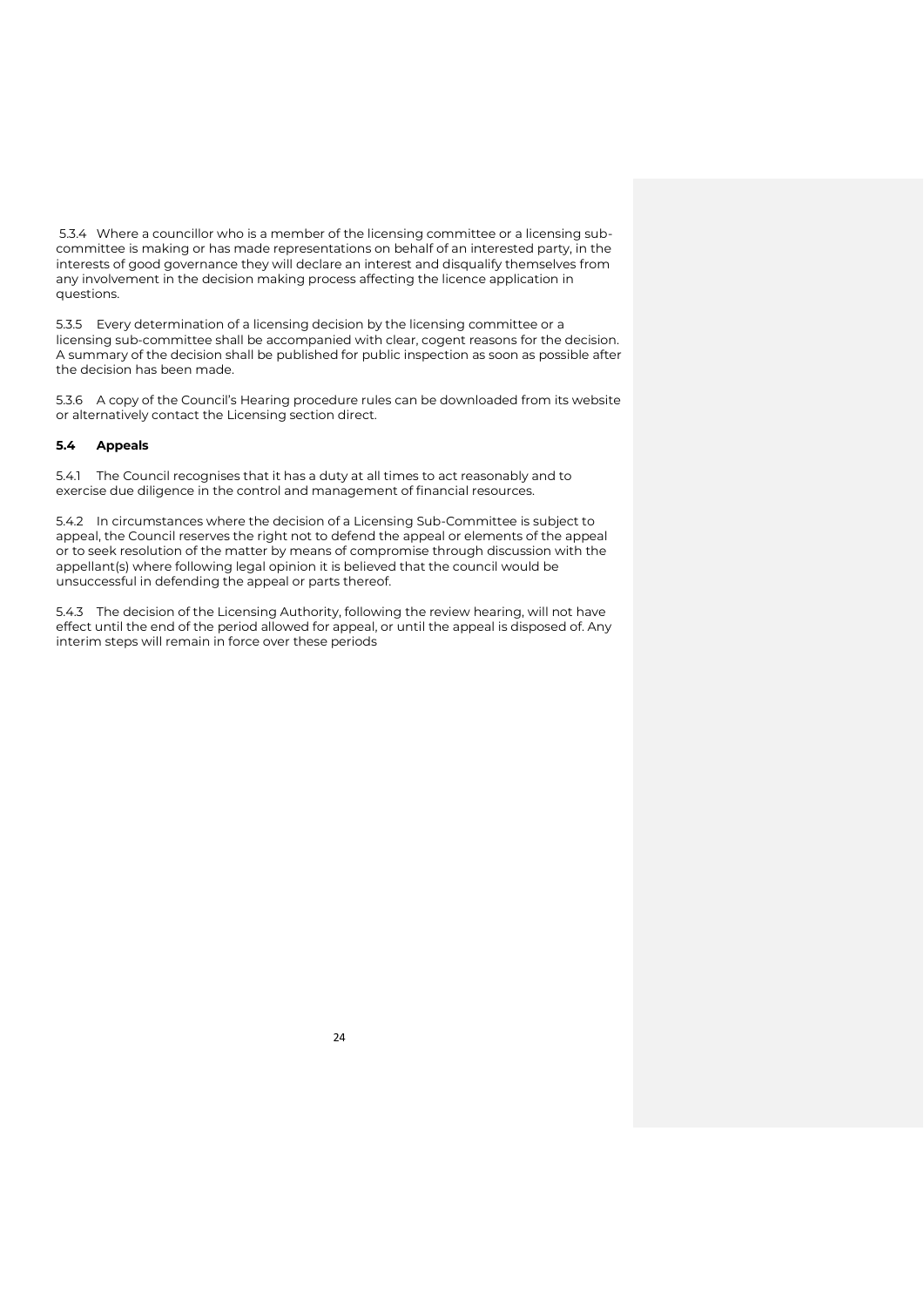#### **Appendix A**

# **1. The Prevention of Crime and Disorder**

1.1 The Licensing Authority expects that when addressing crime and disorder, the applicant will identify any particular issues, having regard to the design, character and layout of the premises and / or the types of activities, which are likely to adversely affect the promotion of the crime and disorder objective and to detail in their operating schedule or club operating schedule the steps that will be taken to address such identified issues. The Licensing Authority appreciates that there is currently a move towards requiring premises that supply alcohol for consumption on the premises to do so using only polycarbonate drinking vessels (glasses), because they are virtually indestructible and, unlike glass, do not shatter and fragment. However, the Licensing Authority recognises that the costs of introducing polycarbonate drinking vessels may be prohibitive; and will therefore only consider imposing a condition to require the use of such drinking vessels when there is a demonstrable need (based on a risk-based assessment, as recommended in the National Alcohol Strategy) to avoid or prevent injuries arising from either acts of aggression or accidentally as a result of carelessly discarded glass. Such a requirement may be appropriate only in respect of drinks consumed in an outdoor area; served after a particular time; served at particular times (e.g. when there is the provision of other licensable activities); but could also be necessary at all times depending upon the design, character and layout of the premises and / or the types of activities provided on the premises.

1.2 The prevention of crime is both an objective of the Licensing Act 2003 and an important responsibility of the Council under section 17 of the Crime and Disorder Act 1998. It is important, therefore, that the applicant is able to demonstrate to the Licensing Authority the practical steps that will be taken to further this objective, which may also contribute to reducing instances of accidental and intentional injuries.

1.2.1 Crime means the breach of any criminal legislation irrespective of who is the enforcement agency. This will include crimes such as dealing in illicit alcohol and tobacco.

#### 1.3 **Drugs**

1.3.1 The Licensing Authority is committed to further the crime prevention objective and to promote public safety by preventing a tragic loss of life and injury caused by drug abuse.

The Licensing Authority will expect:

- all reasonable steps to be taken to prevent the entry of drugs into licensed premises;
- appropriate steps to be taken to prevent drugs changing hands within the premises;
- practical measures to be taken to prevent tragedies as a result of drug misuse;
- applicants to have regard to the Home Office guidance entitled "Safer Clubbing"; and
- the operating schedule to detail how the premises will be properly managed to ensure the crime prevention and public safety objectives are met at all times.

1.3.2 Further to its commitment to crime prevention and preventing illegal drug abuse The Licensing Authority will have due regard to imposing relevant conditions preventing the sale of legal highs / new psychoactive substances (NPS) where it considers to be applicable.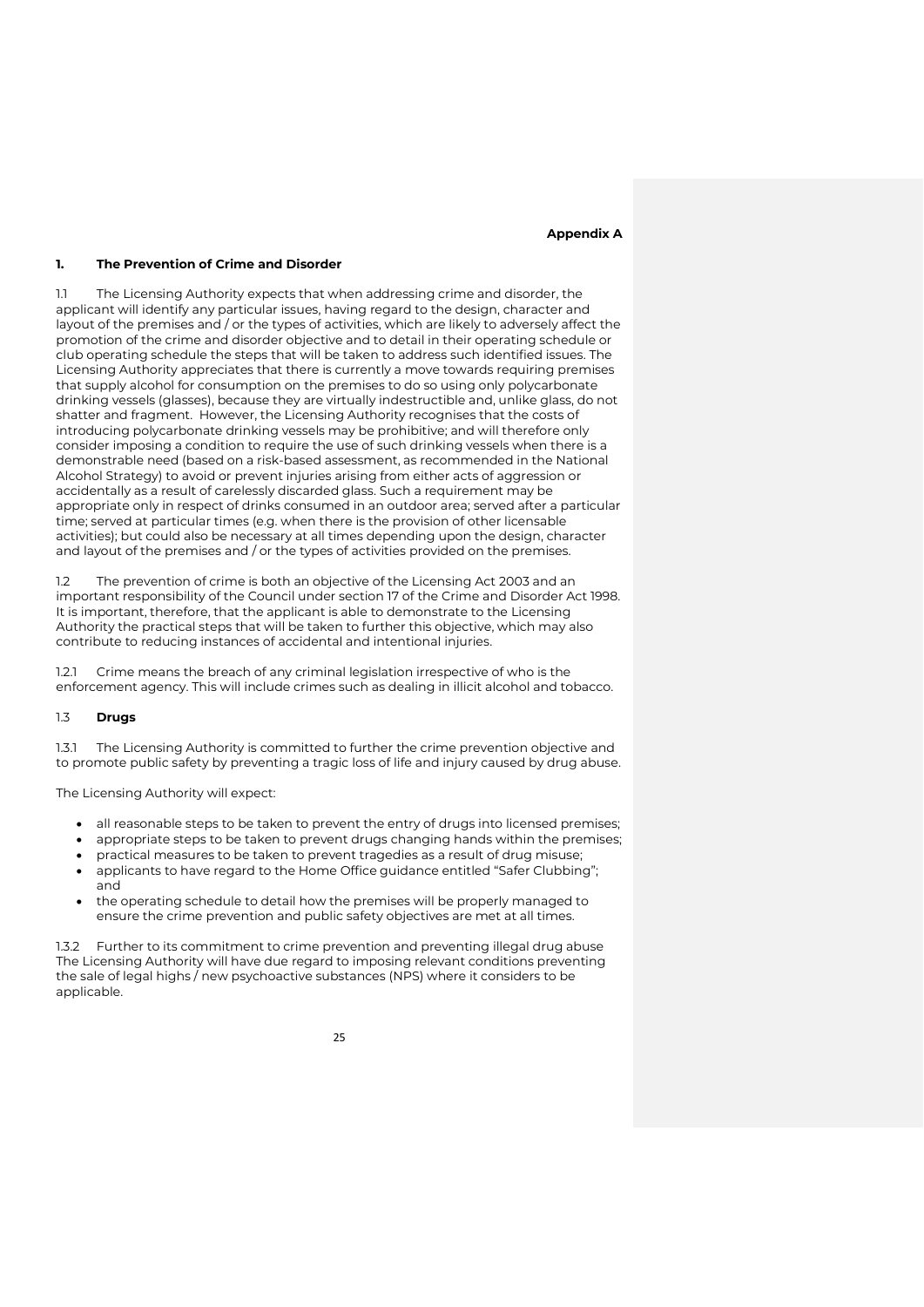#### **Appendix B**

# **2. Public Safety**

2.1 The Licensing Authority expects that when an applicant identifies an issue in relation to public safety (including, by way of examples, health and safety; fire safety; and the ability to evacuate people with disabilities from the premises in an emergency), which is not covered by existing legislation (and the Licensing Authority appreciates there is a lot of legislation concerned directly with matters that fall into the public safety objective of the 2003 Act), the applicant will detail in their operating schedule or club operating schedule the steps that will be taken to promote public safety. Depending upon the design, character and layout of the premises and / or the types of activities, the following issues might be of relevance:

- premises to be constructed to acceptable standards of safety;
- applicant to have addressed the requirements of health and safety at work, fire safety and any other applicable legislation; and
- operating schedule to detail how the premises will be properly managed and maintained to promote public safety at all times.

2.2 Public safety is an important licensing objective as it is about protecting the safety and even the lives of everyone. It is the wish of the Licensing Authority that anyone visiting a licensed venue in the County can do so in complete safety, as they will be visiting premises that have been constructed or adapted with safety in mind; and promote public safety through good management and maintenance.

# **2.3 Chinese Lanterns**

2.3.1 Due to the increase use of Chinese Lanterns at licensed events and at licensed premises, the Licensing Authority recognises the need to promote responsible use of such lanterns in Northumberland and would actively encourage using any alternatives.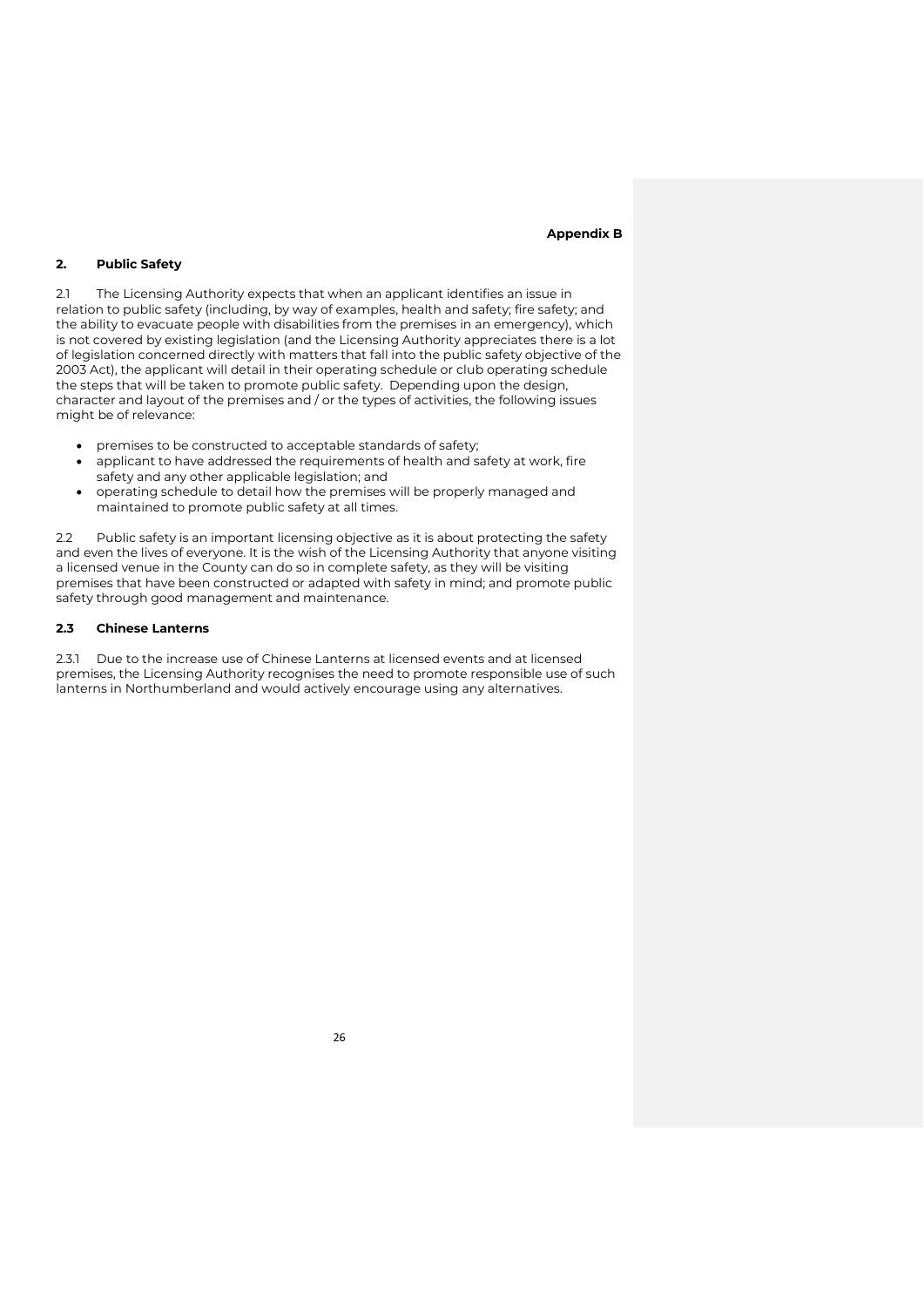#### **Appendix C**

### **3. The Prevention of Public Nuisance**

3.1 The Licensing Authority expects that when addressing public nuisance (e.g. disturbances; noise and vibration created by regulated entertainment or from the use of the premises for licensable activities; litter; noxious smells; light pollution), the applicant will identify any particular issues, having regard to the design, character and layout of the premises and / or the types of activities, which are likely to adversely affect the promotion of the objective to prevent public nuisance and to detail in their operating schedule or club operating schedule the steps that will be taken to address such identified issues. The Licensing Authority appreciates that as a result of the implementation of the 'smoke-free' legislation (the Health Act 2006) in England on 1 July 2007, that more premises are likely to develop and use outdoor areas (whether covered or not) and that more people are likely to use such facilities at times when they were previously unlikely to have been used. When making an assessment of the likely adverse effect premises may have on the promotion of this licensing objective, applicants should also assess what, if any, impact an outdoor area may have upon the promotion of this licensing objective, particularly in relation to the occupiers of other premises in the vicinity.

3.2 In particular, it will expect the applicant to:

- propose practical steps to prevent public nuisance to local residents and other businesses and organisations in the vicinity; and / or
- in relation to noise and vibration as a potential source of public nuisance, to have had sound tests carried out (which may need to be undertaken by an acoustic consultant or may simply be a listening and monitoring exercise, depending upon the nature and frequency of the proposed licensable activities; the type of premises and their location) to ascertain whether there is sound leakage from within the building

3.3 The Licensing Authority expects popular venues that attract queues to formulate a system to avoid disturbance to residents and other businesses and organisations in the vicinity, which may include the use of door supervisors, who may, depending upon the type of premises, need to be licensed by the Security Industry Authority.

3.4 Two of the greatest irritations to residents are noise and public nuisance associated with licensed premises. If representations are made, noise and nuisance might preclude the grant of a licence or certificate or, if one has already been granted, could be a ground for review, with a view to the imposition of further conditions or, if the licensing objectives cannot be achieved by such conditions, revocation of the licence or certificate.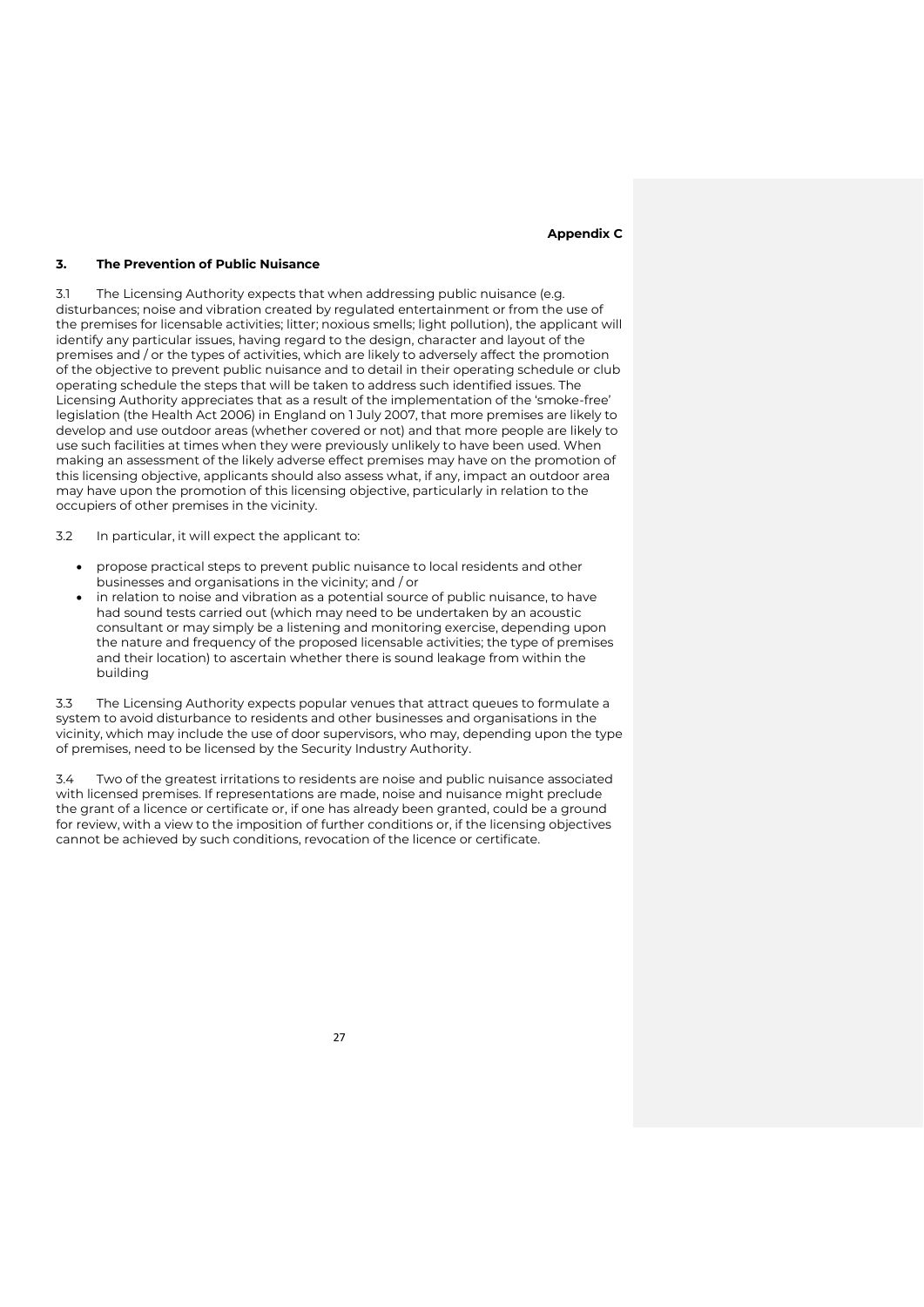#### **Appendix D**

### **4. Protection of Children from Harm**

4.1 The protection of children from harm is an important licensing objective. Nevertheless, the Licensing Authority will not normally impose conditions regarding or prohibiting the admission of children to any premises, believing this should remain a matter of discretion of the licence holder and that, having taken account of the view of the Government, the use of licensed premises by children should not be discouraged. However, it will, where appropriate, impose conditions designed to protect children from harm.

4.2 Applicants will be required to serve a copy of their applications on such body that is responsible for, or interested in, matters relating to the protection of children from harm as may, from time to time, be recognised by the Licensing Authority as competent to advise the authority on such matters. The Licensing Authority will specify the identity of such recognised body and its address for service in guidance documents issued by the Licensing Authority. With regard to children under the age of 16 years, in 2004 the Northumberland Area Child Protection Committee expressed concerns about the effects on such children of passive smoking (which may now have been addressed by The Health Act 2006, i.e. the 'smoke-free' legislation) and as to the damage which may be caused by exposure to loud noises. Applicants are advised to consider these matters and to include any measures they consider to be appropriate in their operating schedule or club operating schedule.

4.3 Applicants are also recommended to follow the 'Code of Practice on the Naming, Packaging and promotion of Alcoholic Drinks', published by the Portman Group which operates on behalf of the alcohol industry and is published on the Portman Group's website at www.portmangroup.org.uk. The code is an important resource which seeks to ensure that drinks are packaged and promoted in a socially responsible manner and only to those who are 18 years old or older.

4.4 The Licensing Authority will take such measures as are appropriate to protect children from harm. Examples of premises where the introduction of additional controls are likely to be appropriate are where:

- entertainment of an adult or sexual nature is provided;
- there have been convictions of the current management for serving alcohol to a minor or with a reputation for allowing under-age drinking (other than in the context of the exemption in the 2003 Act relating to 16 and 17 year olds consuming beer, wine and cider in the company of adults during a table meal);
- there is no demonstrable policy requiring the production of proof of age cards or other age identification to help combat the purchase of alcohol by minors;
- there is a known association with drug taking or dealing;
- it is known that unaccompanied children have been allowed access
- there is a strong element of gambling and / or substantial gambling operations on the premises (but not a small number of cash prize machines); or
- the supply of alcohol for consumption on the premises is the exclusive or primary purpose of the services provided at the premises.

4.5 Where the exhibition of films is permitted, the 2003 Act requires the Licensing Authority to impose a condition requiring the admission of children to be restricted in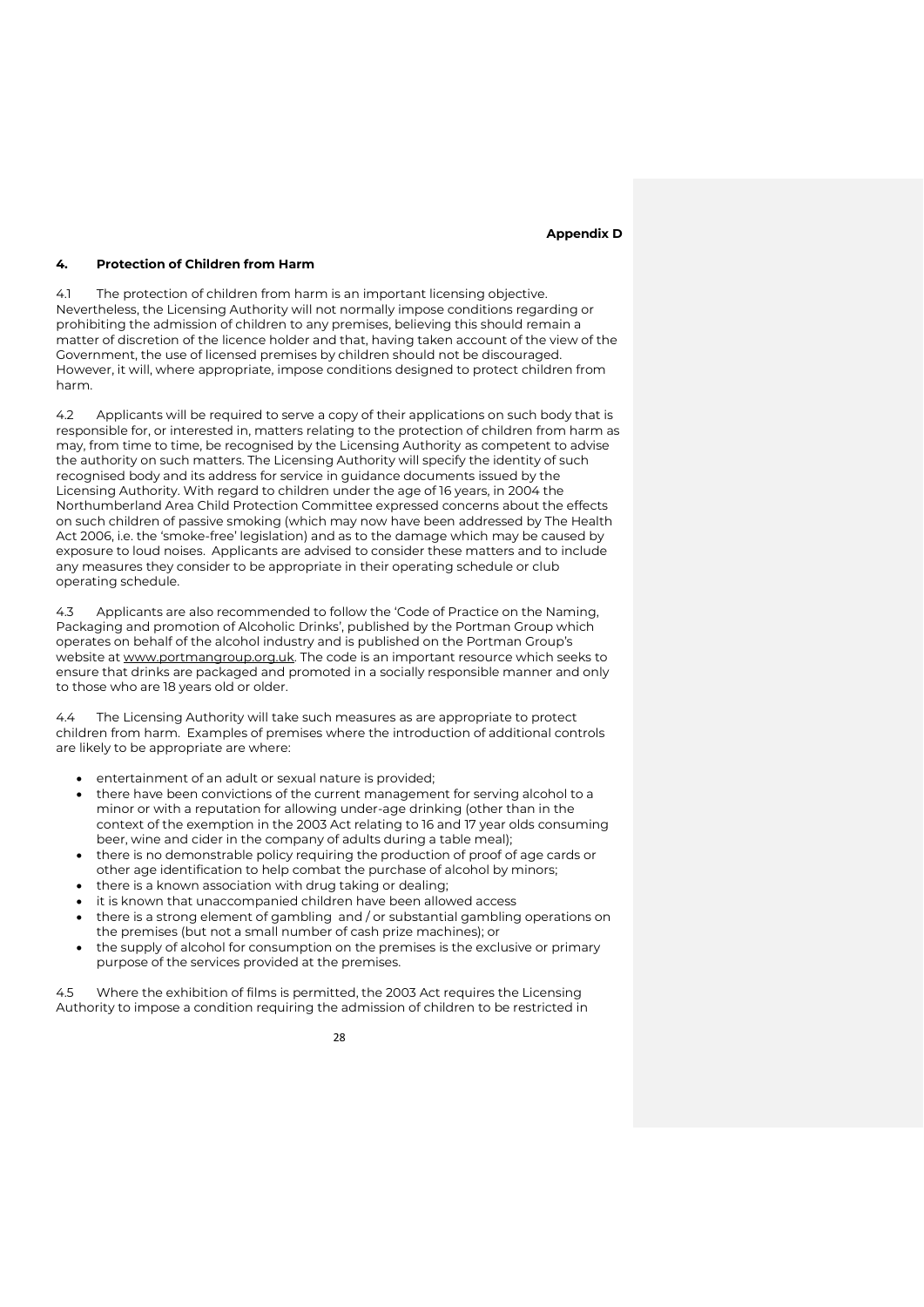accordance with the age restrictions of a film classification body designated by the Secretary of State under section 4 of the Video Recordings Act 1984 (currently the only such designated body is the British Board of Film Classification) or by the Licensing Authority.

4.6 In relation to the mandatory requirement to impose a condition restricting the access of children to films, the Licensing Authority's condition recognises that there are projected films (i.e. moving pictures shown by projection, irrespective of the medium on which the film is stored) and non-projected films (i.e. visual images produced electronically by the use of information contained on any disc, magnetic tape or any other device capable of storing data electronically which is not shown by projection); and is contained in the following three paragraphs:

4.7 No child shall be admitted to any exhibition of a projected film otherwise than in accordance with the recommendation made by the British Board of Film Classification or, in the absence of such a classification or upon the Licensing Authority giving notice to the premises licence holder in respect of a specific film, as recommended by the Licensing Authority;

4.8 If the licence holder proposes to exhibit a film that has not already been classified by a film classification body designated by the Secretary of State under section 4 of the Video Recordings Act 1984, the licence holder shall make a request in writing to the Licensing Authority that it classify the film, which request shall be accompanied by the film and such fee as may be specified from time to time by the Licensing Authority. The request to classify must be received by the Licensing Authority at least 20 clear working days before the proposed showing of the film; and if within 10 working days of receipt of the request to classify, the Licensing Authority requests that facilities be made available for viewing the film, the licence holder shall make such facilities available to the Licensing Authority within 5 working days.

4.9 No child shall be admitted to any exhibition of a non-projected film otherwise than in accordance with the recommendation of a film classification body designated under section 4 of the Video Recordings Act 1984 and 2010.

4.10 These policies are intended to allow flexibility for the user of premises and to ensure that, where appropriate, licensed premises are 'user friendly' for children, but also to ensure that children are adequately protected.

4.11 Child Safeguarding Services has been recognised as the body the licensing authority judges to be competent to act as the responsible authority in relation to the protection of children from harm.

4.12 The Licensing Authority encourages the use of Challenge 21 and Challenge 25 Age Verification Schemes and would expect applicants to confirm that they have such a scheme in place or intend to implement one. In the event that a child or young person is supplied with an age-restricted product during a test-purchase exercise, the Authority will seek, by means of the licence review process, to require the adoption of a Challenge 21 or Challenge 25 scheme as part of the licence conditions.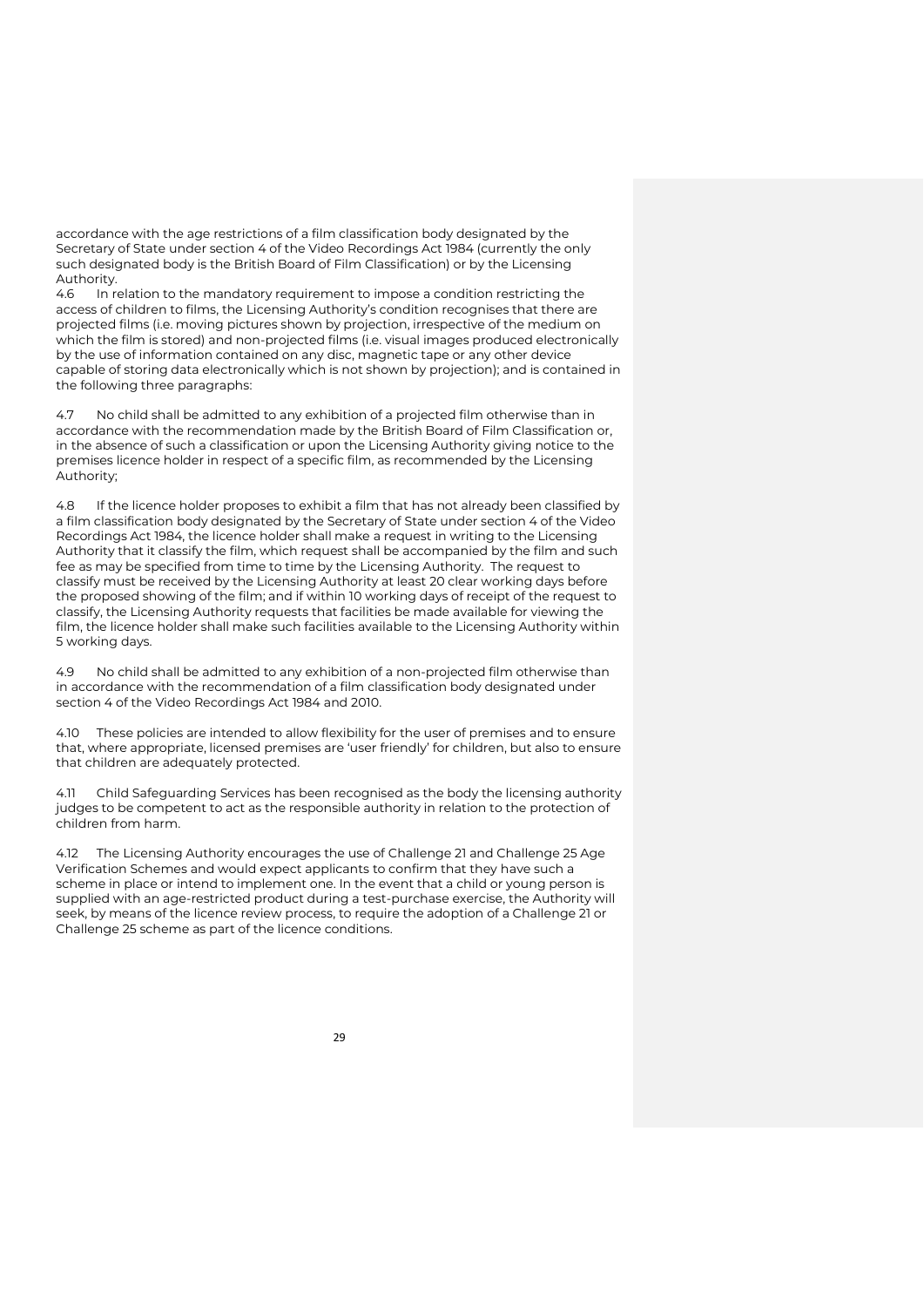#### **Appendix E**

### **5. Cumulative Impact**

5.1 This section of the policy addresses the cumulative impact of increasing the number of licensed premises in a particular area, such as a town centre. Whilst the term "cumulative impact" is not specifically mentioned in the 2003 Act, significant guidance is provided on it in the Guidance issued by the Secretary of State for Culture, Media and Sport, pursuant to section 182 of the Act.

5.2 The Guidance states that "cumulative impact" in the Guidance means "the potential impact on the promotion of the licensing objectives of a significant number of licensed premises concentrated in one area." This might arise in an area where there is an unusual number, type or density of premises selling alcohol for consumption on the premises or because of other factors.

5.3 It must be stressed that the 'need' or 'commercial demand' for licensed premises is not a matter for the Licensing Authority or its Statement of Licensing Policy. 'Need' or 'commercial demand' is a matter for planning committees and for the market.

5.4 The Licensing Authority, having not been presented with any evidence to the contrary, does not consider that any area within the County to already have a particular concentration of licensed premises causing a cumulative impact on one or more of the licensing objectives. The Licensing Authority appreciates that the police always have this under review and accordingly reserves the right, should the need arise, to introduce a special policy of refusing new licences whenever it receives relevant representations about cumulative impact on the licensing objectives from responsible authorities and / or interested parties which it concludes, after hearing those representations, should lead to refusal.

5.5 The Licensing Authority will not make such a special policy unless it determines it to be appropriate for promoting the licensing objectives, having:

- received a relevant representation from a responsible authority or interested party that the cumulative effect of licensed premises is leading to an area of the County experiencing problems of crime and disorder and / or public nuisance over and above the impact of customers of individual premises;
- consideration of whether it can be demonstrated, on an evidential basis:
- that crime and disorder and / or public nuisance are arising and are caused by the customers of licensed premises and, if so, to identify the area from which problems are arising and the boundaries of that area; or
- the risk factors are such that the identified area is reaching a point when a cumulative impact is imminent; and

5.6 If the Licensing Authority is satisfied there is evidence that the cumulative impact of licensed premises in an identified area is having an adverse impact on one or more of the licensing objectives, it will consult with those authorities and persons that it is required to consult with regard to the whole of its Statement of Licensing Policy, namely those specified by section 5(3) of the Licensing Act 2003;

30 The Licensing Authority will make a determination, having regard to the evidence and such representations that may be made by those with whom it consulted, whether it is appropriate to include a special policy about future premises licence or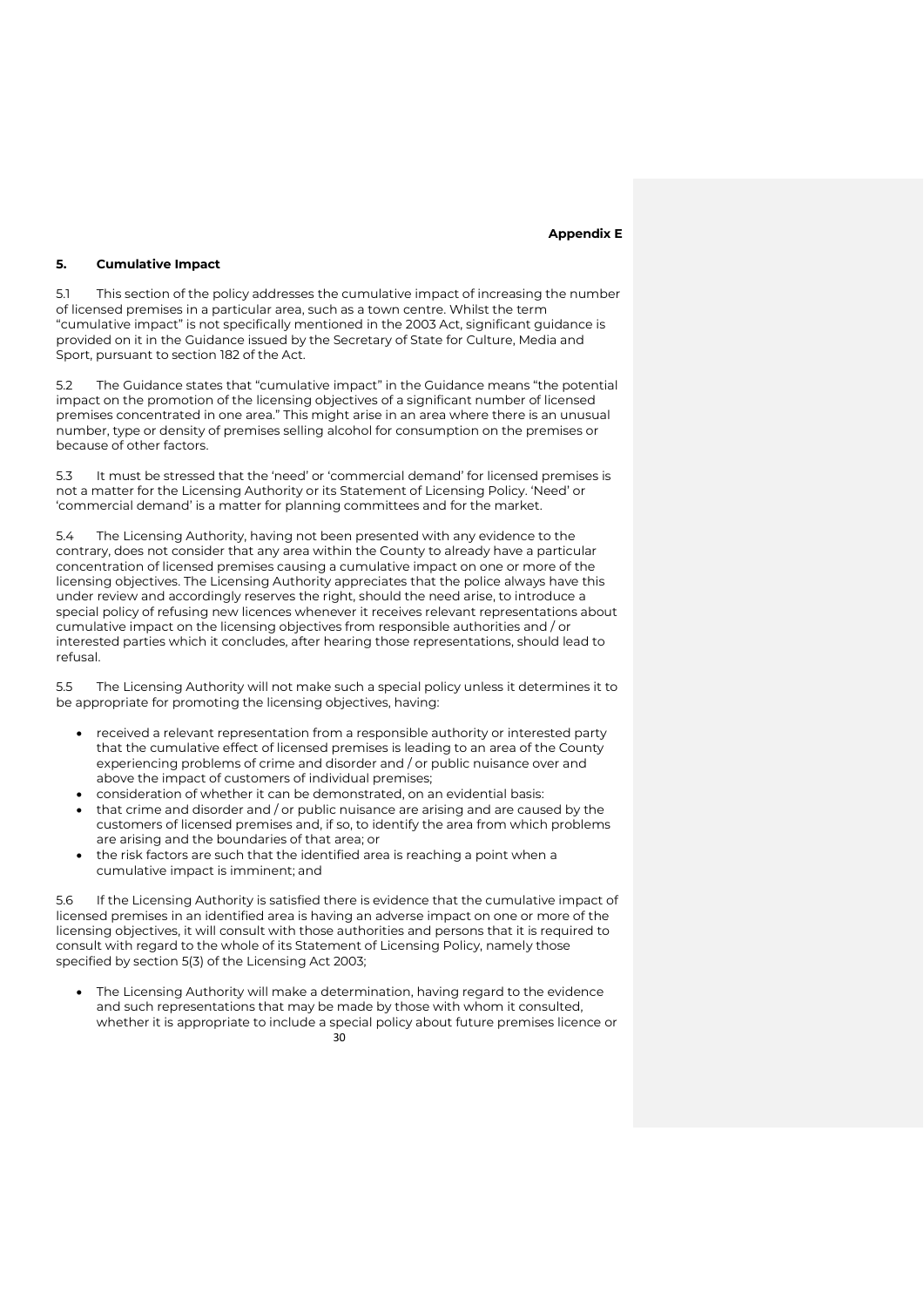club premises certificate applications from that area in its Statement of Licensing Policy; and

- Will publish the special policy as part of the Statement of Licensing Policy, as required by section 5(6) of the 2003 Act.
- If the Licensing Authority adopts a special policy:
- It will not impose any criterion (e.g. it will not impose quotas on the number of licensed premises in an area or the capacity of those premises and it will not include provisions for terminal hours) that would fetter its discretion to consider applications on their individual merits;
- It will review the special policy regularly to assess whether it is still needed or whether the area to which it applies needs to be reduced or expanded. If the Licensing Authority is satisfied, on an evidential basis, that it is likely that it ought to remove or revise its special policy, it will only make a determination having consulted with the authorities and persons specified, as detailed above, and any removal of, or revision to the special policy will be published, as required by the Act;
- the effect of adopting a special policy of this kind is to create a rebuttable presumption that applications for new Premises Licences or Club Premises Certificates, or for material variations to existing licences and certificates, will normally be refused if representations are received maintaining that the application ought to be refused for the purposes of promoting the licensing objectives (i.e. the prevention of crime and disorder; the prevention of public nuisance; public safety; and the protection of children from harm), due to the cumulative impact of such premises and clubs in the area; and
- as with all applications under the 2003 Act, if no relevant representations are made, the Premises Licence or Club Premises Certificate will be granted by the Licensing Authority on the terms of the application, subject only to any mandatory conditions prescribed by the Act.

5.7 If, in the future, a special policy is adopted, the onus will be on the applicant to demonstrate how they can overcome such identified potential concerns.

5.8 The absence of a special policy does not prevent responsible authorities and interested parties (as appropriate) from making representations in respect of an application for a new Premises Licence or Club Premises Certificate, or for material variations to an existing licence or certificate, on the grounds that the premises or club will give rise to a negative cumulative impact on one or more of the licensing objectives.

5.9 The Licensing Authority (whether that be Council, Licensing Committee or a Licensing Sub-committee), considering an application in relation to which a relevant representation has been made in respect of cumulative impact, will carefully consider each application on its own merits and, should they determine that the premises or club are unlikely to add to the cumulative impact on the licensing objectives, grant the application, subject to any conditions appropriate to achieving those objectives.

5.10 The Licensing Authority will not use a special policy as a ground for revoking an existing licence or certificate, when representations are received about generalised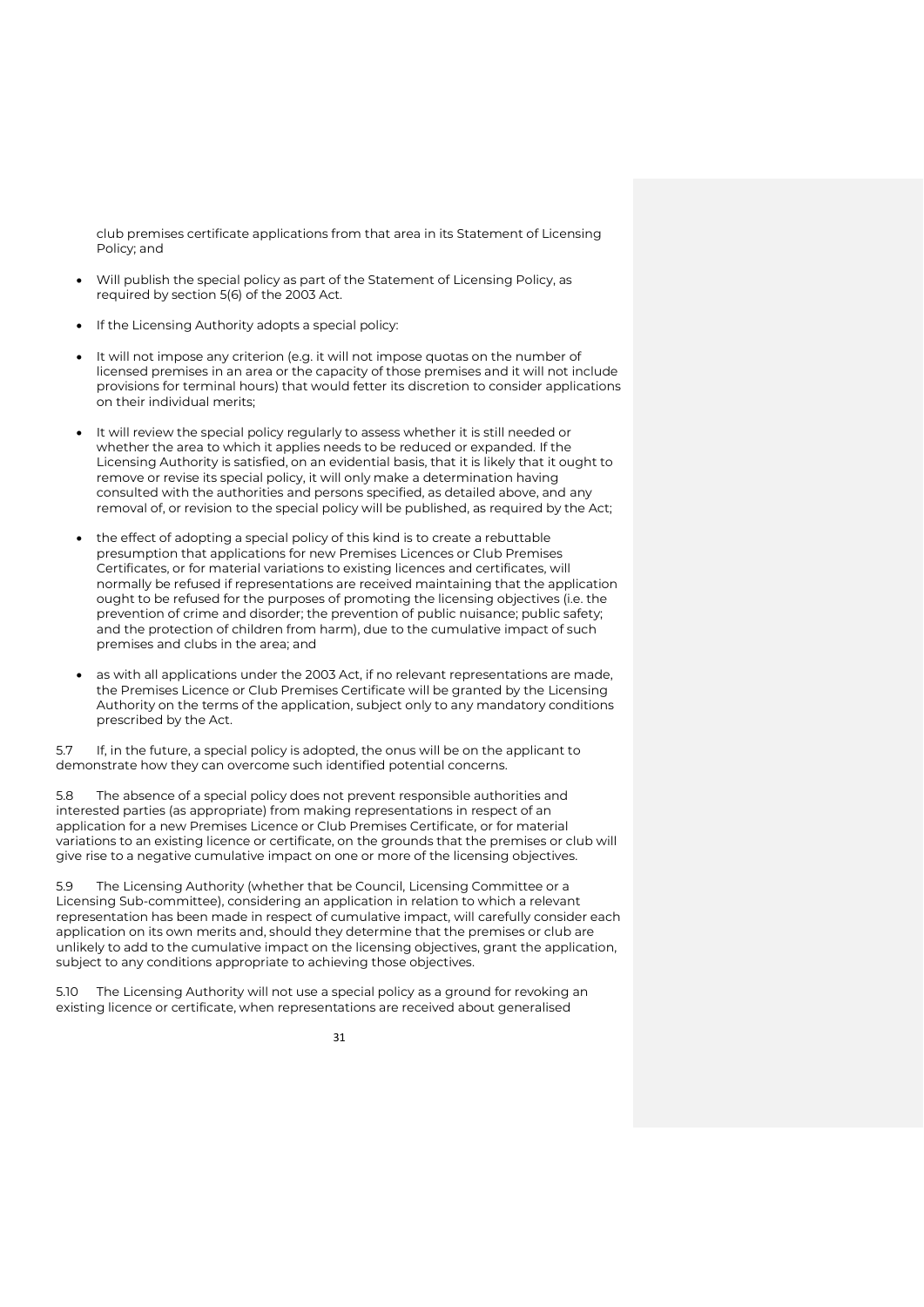problems of crime and disorder and / or public nuisance (or in relation to any of the other licensing objectives) within the specified area. However, if the subject of the representation relates to the licensing objectives and can be positively tied to or linked by casual connection to a particular licensed premise or club, that could give rise to a request being made to the Licensing Authority for a review of the licence or certificate.

5.11 Whilst it is unlikely that a special policy would be necessary in respect of a concentration of shops, stores or supermarkets selling alcohol for consumption off the premises, the Licensing Authority reserves the right to do so if, in exceptional circumstances, it receives such representations and is satisfied, having followed the procedure set out herein, it is appropriate and proportional to make such a special policy.

5.12 The impact from licensed premises increases considerably in areas where there are concentrations of such premises. If the Licensing Authority were to introduce a special policy it would be to positively promote the licensing objectives.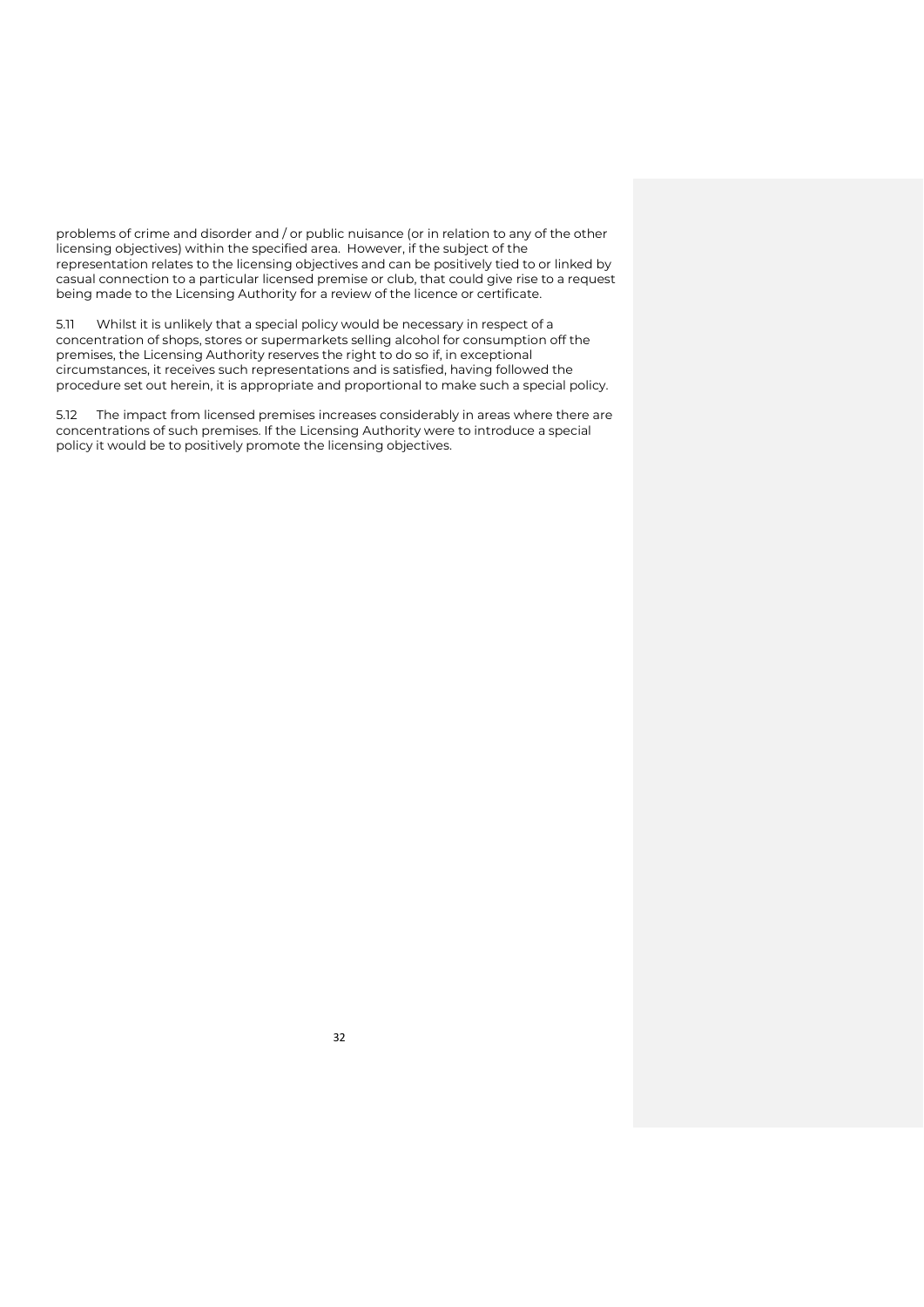#### **Appendix F**

#### **6. Early Morning Alcohol Restriction Orders**

6.1 The power conferred on licensing authorities to make, vary or revoke an EMRO is set out in section 172A to 172E of the Licensing Act 2003. This power was brought into force on 31st October 2012 and the government has provided guidance as part of the S182 Guidance to Licensing Authorities.

6.1.2 An EMRO enables a licensing authority to prohibit the sale of alcohol for a specified time period between the hours of 12am and 6am in the whole or part of its area, if it is satisfied that this would be appropriate for the promotion of the licensing objectives.

6.1.3 EMROs are designed to address recurring problems such as high levels of alcohol related crime and disorder in specific areas at specific times; serious public nuisance and other instances of alcohol related anti-social behaviour which is not directly attributable to specific premises.

#### 6.1.4 An EMRO:

- Applies to the supply of alcohol authorised by premises licences, club premises certificate and temporary event notices;
- Applies for any period beginning at or after 12am and ending at or before 6am. It does not have to apply on every day of the week and can apply for different time periods on different days of the week;
- Applies for a limited or unlimited period (for example, an EMRO could be introduced for a few weeks to apply to a specific event);
- Applies to the whole or any part of the licensing authority's area
- Will not apply to any premises on New Year's Eve (defined as 12am to 6am on 1 January every year);
- Will not apply to the supply of alcohol to residents by accommodation providers between 12am and 6am, provided the alcohol is sold through mini-bars/room service; and
- Will not apply to a relaxation of licensing hours by virtue of an order made under section 172 of the Licensing Act 2003.

#### **6.2 EMRO Request**

6.2.1 It is expected that the need for an EMRO may be identified by a number of different organisations. For example the request for an EMRO may originate at a residents association. It may come via the Responsible Authorities Group. It is likely that more than one organisation may be involved in the process.

6.2.2 It is anticipated that the request would be referred to the licensing committee where an initial decision will be taken if it is appropriate to consult on the introduction of an EMRO. Members would be supplied with evidence of the issues being experienced in the area in support of the request for consideration of the introduction of an EMRO. The licensing committee will decide if, on the strength of the evidence provided at that time, that it is appropriate to consult on the introduction of an EMRO. It may however decide that further work needs to be undertaken before the consultation process commences or decide that other measures would be more effective in dealing with the problems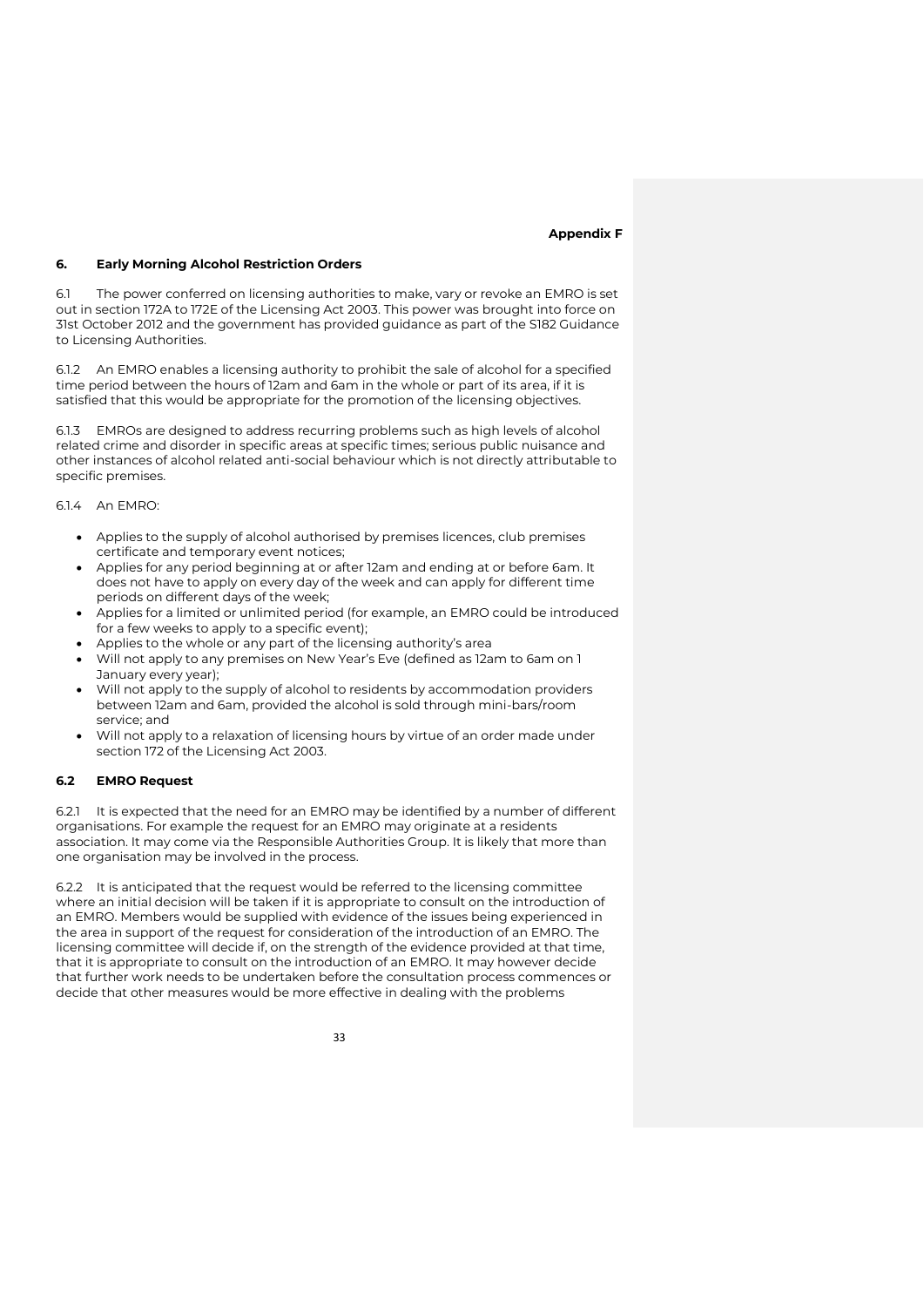identified or that licence holders should engage with the authorities in an attempt to rectify matters before the request is considered further.

6.2.3 Once the licensing committee is satisfied that an EMRO may be appropriate to address the issues in an area, and all other measures have been tried and failed to address these issues, the formal process of considering an EMRO will begin. The design of the EMRO will include:

- The days (and periods on those days) on which the EMRO would apply
- The area to which the EMRO would apply
- The period for which the EMRO would apply
- The date from which the proposed EMRO would apply

# **6.3 Consultation**

6.3.1 The proposed EMRO will be advertised for at least 42 days. The proposal will be published on the council's website and in a local newspaper. A notice will be sent to all affected people in the area who hold a premises licence or club premises certificate, or people who use TENs or who hold a provisional statement. A notice will be displayed in the area, and sent to responsible authorities and adjacent licensing authorities.

6.3.2 Anyone affected by the EMRO has 42 days in which to make a representation on any aspect of the EMRO design. If relevant representations are received then a hearing will be held to consider them. If there are a number of representations, the licensing authority may consider whether to hold the hearing over several days. The hearing will be commenced within 30 working days of the end of the notice period.

6.3.3 As a result of the hearing the licensing authority has three options:

- To decide that the proposed EMRO is appropriate for promotion of the licensing objectives
- To decide that the proposed EMRO is not appropriate and therefore the process should be ended
- To decide that the proposed EMRO should be modified. In this case it may be necessary to advertise again.

"*Before a licensing committee determines to recommend that full council make a proposed EMRO, it should be satisfied that it has sufficient evidence to demonstrate that making the EMRO would be appropriate for the promotion of the licensing objectives. The requirement to take an evidence-based decision to promote the licensing objectives should enable licensing authorities to draw on their experience from other licensing decision made under the 2003 Act, such as the determination of applications for the grant of premises licences. The licensing authority should consider evidence from partners, including responsible authorities and local Community safety partnerships, alongside its own evidence, to determine whether an EMRO would be appropriate for the promotion of the licensing objectives".* 

#### **6.4 Evidence**

6.4.1 The level of evidence the licensing committee will consider to support an EMRO could include: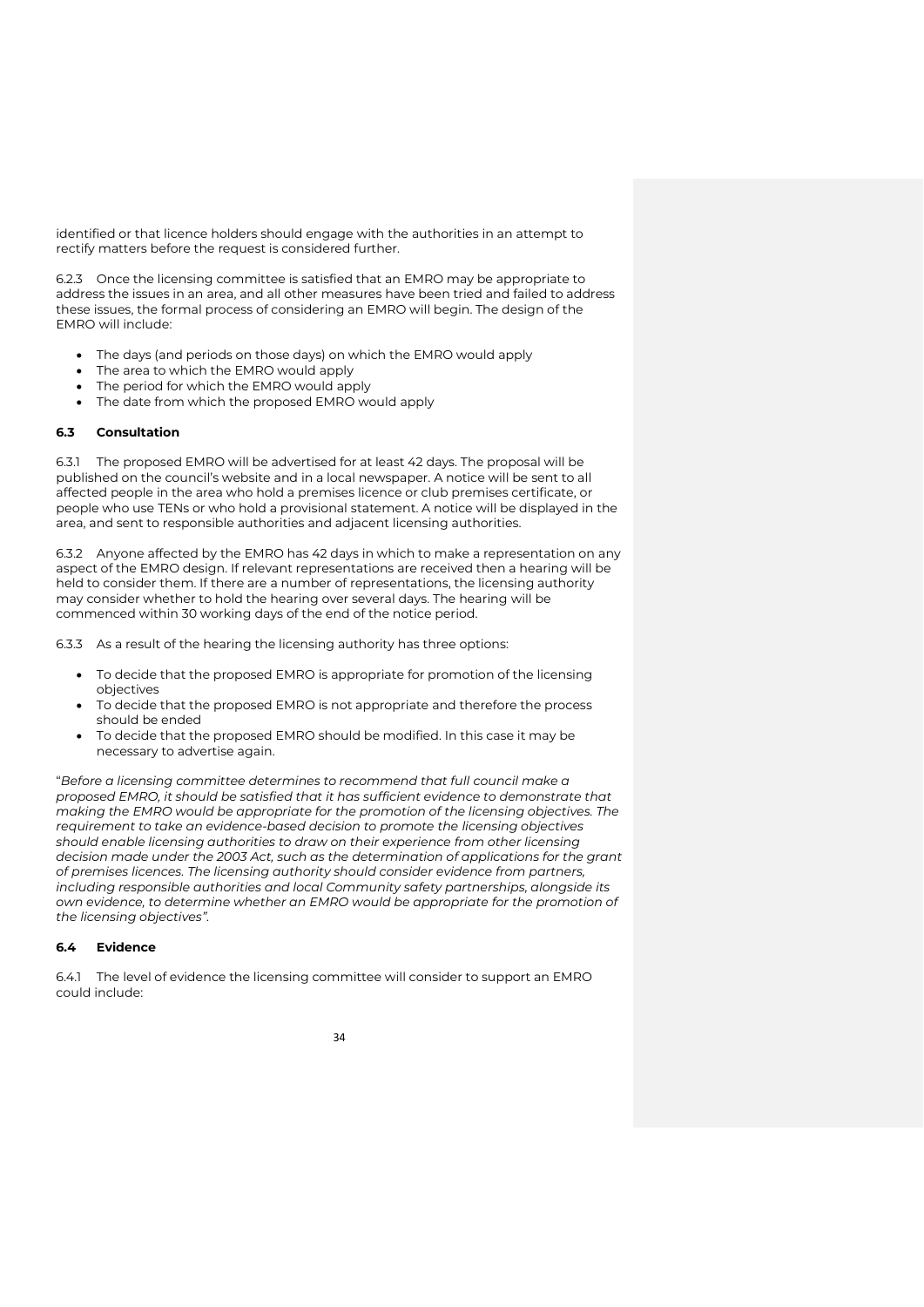- Police evidence of reported alcohol related crime
- Nuisance statistics compiled from complaints made to Environmental Health in relation to noise, odour and litter nuisance
- Data gathered from complaints made the Licensing Authority on matters which affect the licensing objectives.
- Anecdotal evidence from residents organisations, ward members and other representatives of people living in a specific area
- Evidence obtained during the public consultation and associated public meetings

6.4.2 In addition the S182 guidance suggests other sources of evidence such as health related statistics, for example alcohol-related emergency attendances and hospital admissions

6.4.3 This should, in part be provided by the organisation or groups who are proposing an EMRO should be in force.

# **6.5 Formal Decision**

6.5.1 Once the licensing committee is satisfied that the proposed order is appropriate for the promotion of the licensing objectives, its determination will be put to full Council for its final decision. Once the EMRO is made, the authority will send a notice to all affected persons and make it available for 28 days on the website.

6.5.2 A variation or a revocation of an order will follow the same process. However an order could be applied for a specified time and in this case the order ceases to apply on the final day.

6.5.3 Once an EMRO is in place, the licensing authority will update this policy as soon as possible to include reference to the EMRO in this section.

6.3.4 There are currently no EMROs in place in the County.

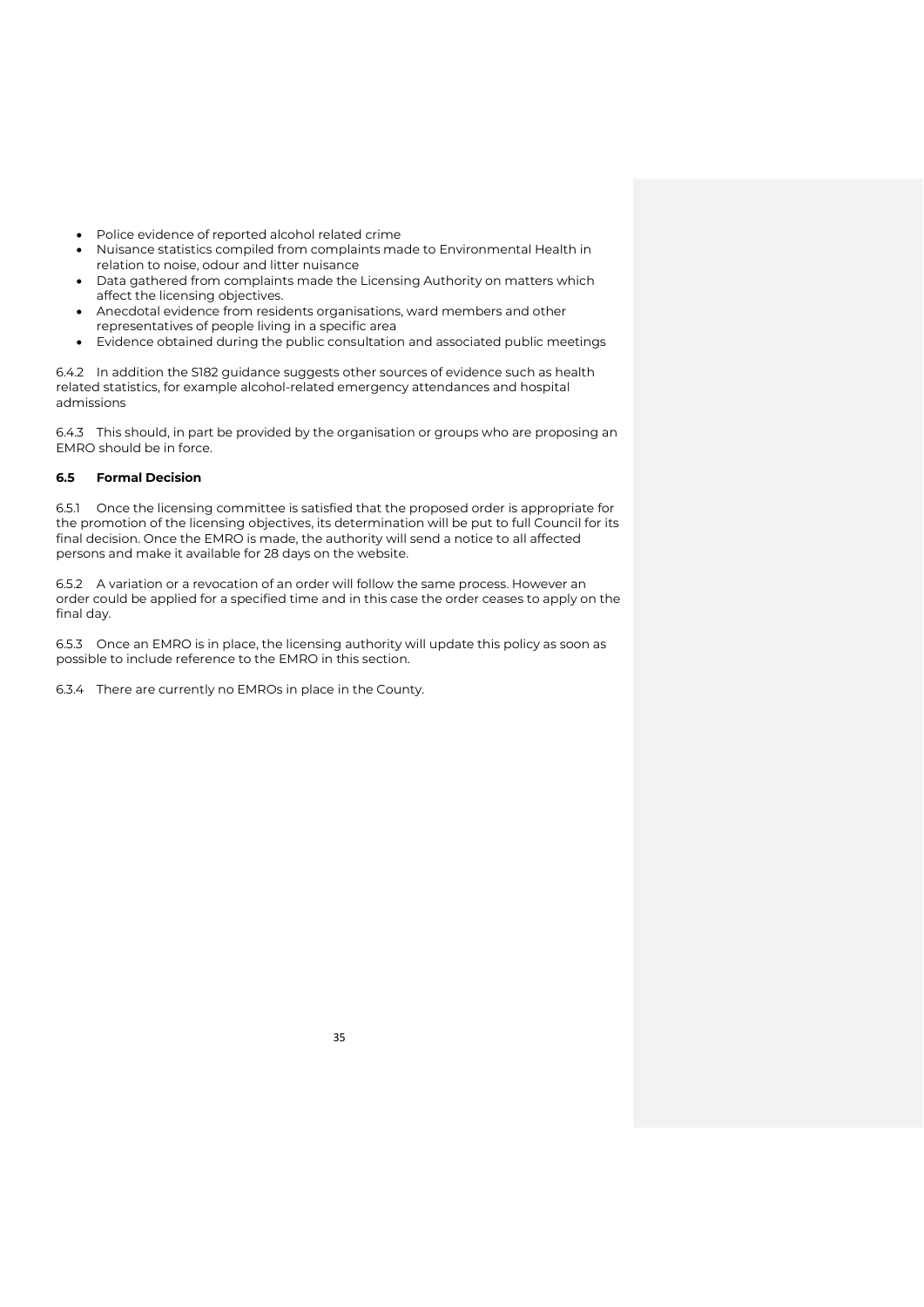#### **Appendix G**

# **7. Late Night Levy**

7.1 The Council as a Licensing Authority can introduce a Late Night Levy across the County by virtue of section 125 of the Police and Social Responsibility Act 2011. The levy will empower the Licensing Authority to charge licence/certificate holders that supply alcohol late into the night for the extra enforcement costs that can be created for the police and the Licensing Authority by late night trading. Any such levy would apply to all licensed premises supplying alcohol between midnight and 6.00am save for any category of premises exempted by the Licensing Authority.

7.2 The police will receive at least 70% of the revenue generated by a Late Night Levy with the Licensing Authority receiving the remaining 30%.

7.3 Before a Late Night Levy can be introduced, the Licensing Authority will need to have consulted with the police and licence/certificate holders in the County supplying alcohol after midnight in accordance with the appropriate Regulations.

7.4 There is currently no Late Night Levy in this County.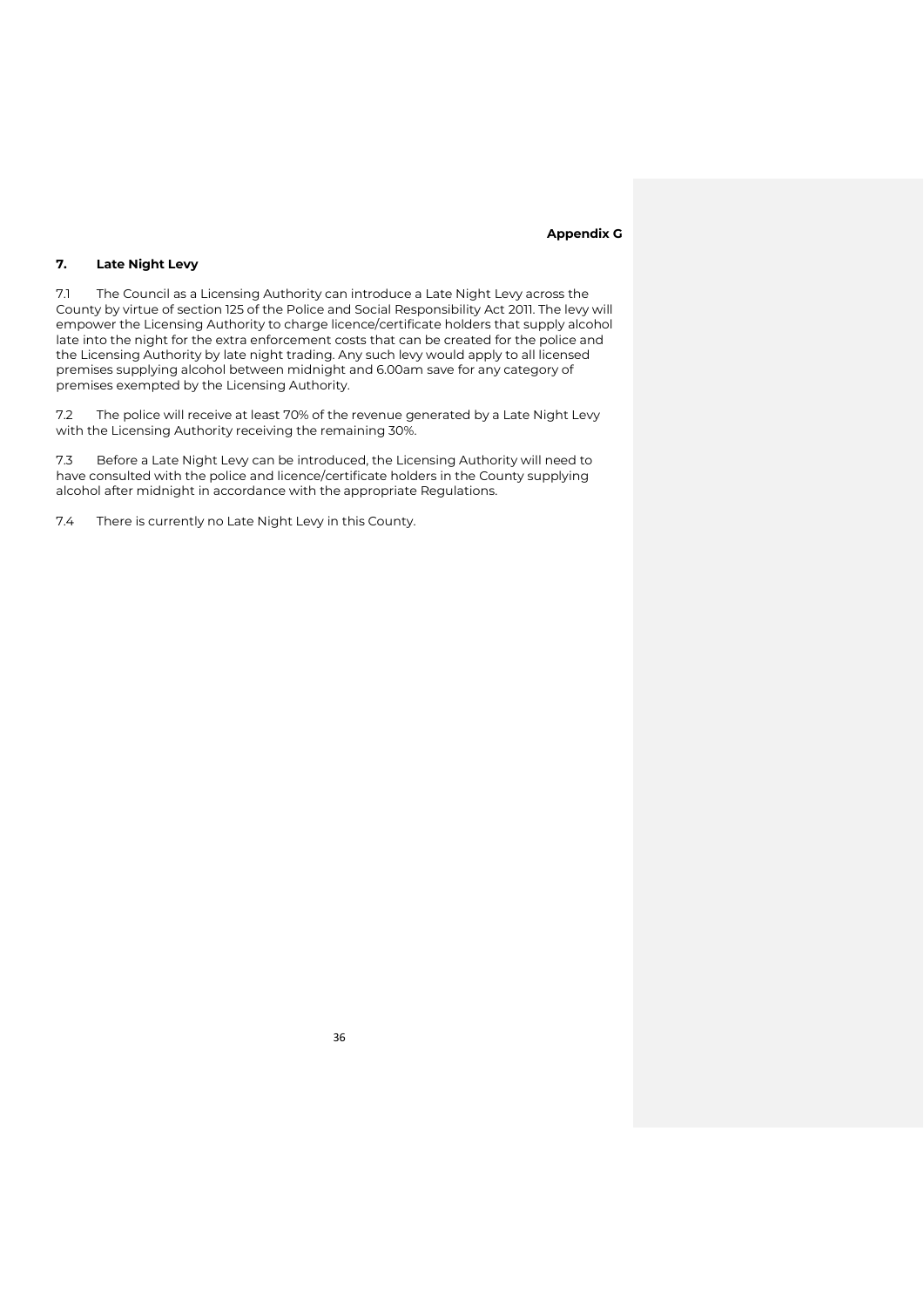# **Appendix H**

# **Scheme of Delegations**

| Matters to be dealt with                          | Sub-Committee         | <b>Officers</b>      |
|---------------------------------------------------|-----------------------|----------------------|
| Application for personal licence                  | If a police objection | If no objection made |
| Application for personal licence with             | All cases             |                      |
| unspent convictions                               |                       |                      |
| Application for premises licence/club             | If a relevant         | If no relevant       |
| premises certificate                              | representation made   | representation made  |
| Application for provisional statement             | If a relevant         | If no relevant       |
|                                                   | representation made   | representation made  |
| Application to vary premises                      | If a relevant         | If no relevant       |
| licence/club premises certificate                 | representation made   | representation made  |
| Application to vary designated                    | If a police objection | All other cases      |
| premises supervisor                               |                       |                      |
| Request to be removed as                          |                       | All cases            |
| designated premises supervisor                    |                       |                      |
| Application for transfer of premises<br>licence   | If a police objection | All other cases      |
| Application for interim authorities               | If a police objection | All other cases      |
| Application to review, including                  | All cases             |                      |
| expedited of a premises licence/club              |                       |                      |
| premises certificate                              |                       |                      |
| Decision on whether a                             |                       | All cases            |
| representation is irrelevant frivolous            |                       |                      |
| vexatious etc.                                    |                       |                      |
| Decision to object when local                     | All cases             |                      |
| authority is a consultee and not the              |                       |                      |
| relevant authority considering the                |                       |                      |
| application<br>Determination of an objection to a | All cases             |                      |
| temporary event notice                            |                       |                      |
| Determination of late temporary                   |                       | All cases            |
| event notice                                      |                       |                      |
| Determination of application to vary              | If a police objection | All other cases      |
| premises licence at community                     |                       |                      |
| premises to include alternative                   |                       |                      |
| licence condition                                 |                       |                      |
| Decision whether to consult other                 |                       | All cases            |
| responsible authorities on minor                  |                       |                      |
| variation application                             |                       |                      |
| Determination of a minor variation                |                       | All cases            |
| application                                       |                       |                      |